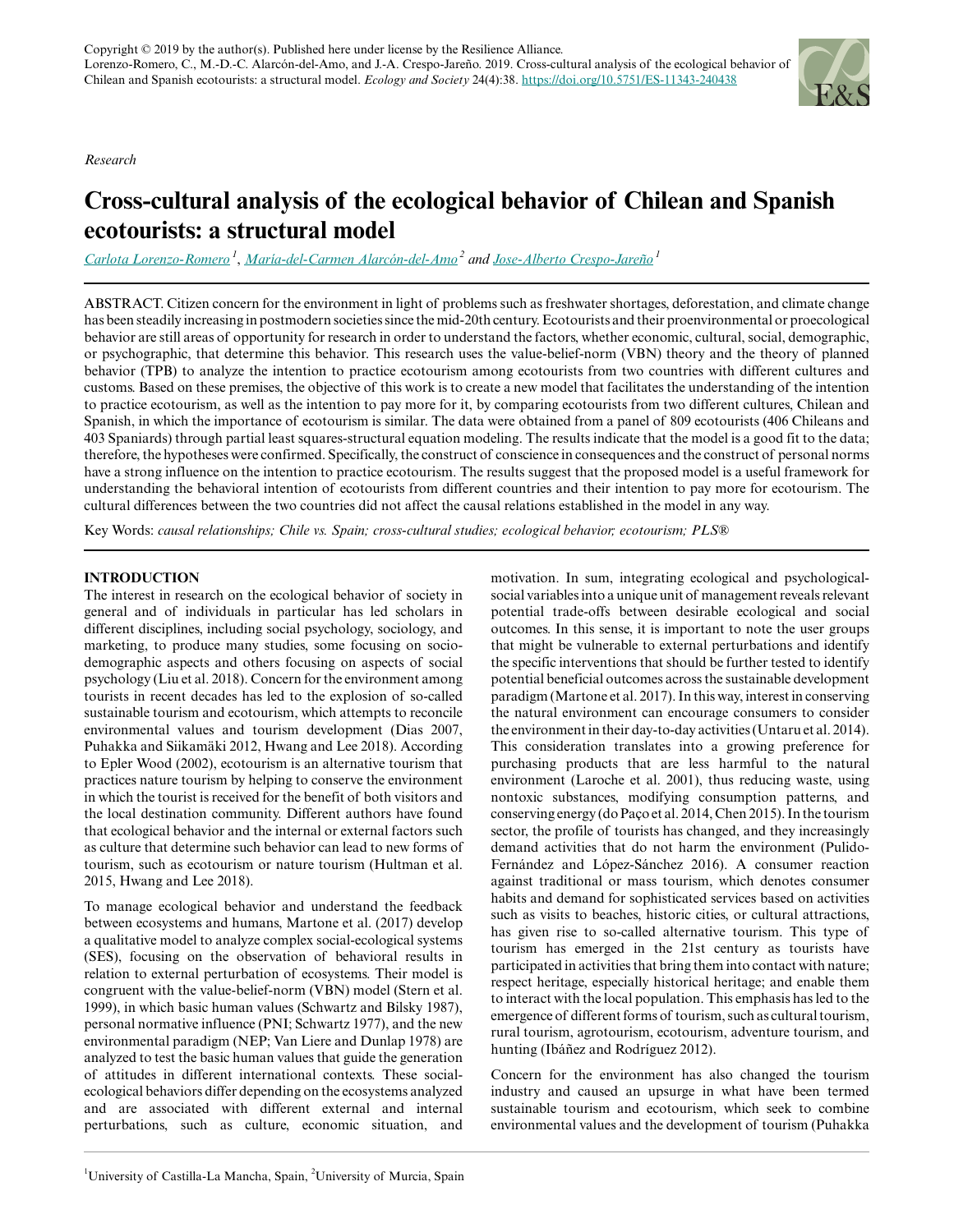and Siikamäki 2012). This type of tourism is currently growing three times more rapidly than conventional tourism and aspires to a more prominent place in the global tourism market (Das and Chatterjee 2015).

The Sectoral Plan for Nature and Biodiversity Tourism 2014–2020 ([https://www.miteco.gob.es/ca/biodiversidad/temas/conservacion](https://www.miteco.gob.es/ca/biodiversidad/temas/conservacion-de-la-biodiversidad/conservacion-de-la-biodiversidad-en-espana/cb_esp_plan_sect_turismo_nza_y_biodiversidad.aspx)[de-la-biodiversidad/conservacion-de-la-biodiversidad-en-espana/](https://www.miteco.gob.es/ca/biodiversidad/temas/conservacion-de-la-biodiversidad/conservacion-de-la-biodiversidad-en-espana/cb_esp_plan_sect_turismo_nza_y_biodiversidad.aspx) [cb\\_esp\\_plan\\_sect\\_turismo\\_nza\\_y\\_biodiversidad.aspx](https://www.miteco.gob.es/ca/biodiversidad/temas/conservacion-de-la-biodiversidad/conservacion-de-la-biodiversidad-en-espana/cb_esp_plan_sect_turismo_nza_y_biodiversidad.aspx)) proposes a model to follow in nature tourism and biodiversity: "A model that contributes to the value of natural wealth for ecotourism, that promotes balanced socio-economic development and drives the generation of income and employment, without undermining biodiversity and improving its management and conservation." Actions include promoting the configuration of sustainable destinations and tourism products and improving the consideration of biodiversity, as well as knowledge of it, in ecotourism activities. According to data from the World Tourism Organization (2019), ecotourism has grown significantly in recent decades, accounting for 15% of total world tourism. It is a growing activity in Spain (MAPAM 2017) and Chile (Senatur 2017). In sum, ecotourism is an economic resource for the development of local populations near the observed destinations and promotes knowledge of the natural environment and the species that inhabit it. Therefore, nature tourism has become an integrative tool for improving the economy of rural areas and bringing visitors closer to the work of protecting and conserving natural resources.

Research on consumer behavior aims to understand the attitudes of ecotourists (Han 2015, Hultman et al. 2015, Han et al. 2017, Kiatkawsin and Han 2017, Hwang and Lee 2018), characterizing ecotourism as "a particular type of alternative tourism closely associated with environmentally and culturally sensitive areas" (Lu et al. 2016:176). However, the ecological behavior of these consumers is a field of research that still has unexplored areas, especially regarding a better understanding of the importance of psychographic, personality, cultural, economic, and demographic factors (Weaver and Lawton 2002, do Paço and Raposo 2009, Han 2015, Hultman et al. 2015, Kiatkawsin and Han 2017). Typically, research on ecological behavior is carried out through the study of different forms of behavior, whether in the private sphere or the public sphere, e.g., social and political participation, energy saving, etc. (Stern 2000, Steg et al. 2005, Yeboah and Kaplowitz 2016). In the field of tourism, it is common to study behaviors such as visiting ecological hotels or natural parks (van Riper and Kyle 2014, López-Mosquera and Sánchez 2011). Similarly, some investigations are linked to behavior intention, which, according to Ajzen (1991), is the closest antecedent to the realization of a behavior, such as the intention to visit ecological museums (Han and Hyun 2017), the intention to visit an ecological hotel (Choi et al. 2015, Han 2015) or the intention to behave in an ecological way while traveling (Kiatkawsin and Han 2017, Landon et al. 2018).

Research on ecotourist behavior is based on the analysis of either consumption intention or consumption itself (Han 2015, Kiatkawsin and Han 2017). Our approach follows the theory of planned behavior (TPB; Ajzen 1991), which points out that the antecedent closest to a particular behavior indicates the individual's willingness to perform that behavior (de Groot and Steg 2008). In addition, the VBN model (Stern et al. 1999) has

been shown to be a powerful framework for explaining different ecological behaviors (Stern 2000), such as citizens' movements, political actions, and political support (Yeboah and Kaplowitz 2016), and for understanding proecological behavior in the field of tourism (Han 2015, Choi et al. 2015, Han and Hyun 2017). We choose to study the intention to practice ecotourism and the intention to paying more for it.

This study primarily addresses the behavior of the ecological consumer; although studies in this area exist, the results to date have not been conclusive (Miguens et al. 2015). For Manrai and Manrai (2011), culture influences tourist behavior, whether the motivation for the trip, the decision making, or the behavior behind the decision making. However, this subject has been little studied in the literature (Meng 2010, Hwang and Lee 2018). In addition, after reviewing the diverse literature, we did not find cross-cultural studies that examine the constructs of Stern's model (2000). The absence of such studies is probably due to the lack of employability of the theory of reasoned action or planned behavior, which is generally used in studies investigating the moderating and mediating effects of culture (Baron and Kenny 1986).

On the other hand, different studies have indicated that conceptual models that combine theories based on prosocial motivations and individual motives better explain the variance of behaviors or intentions of proenvironmental behaviors (Bamberg et al. 2007, Bamberg and Möser 2007). For example, there is utility in combining the VBN theory (Stern 2000) and the TPB in a conceptual model.

Research on the ecological behavior of consumers, and specifically in the field of tourism, is scarce in terms of knowledge of the importance of psychosocial factors, attitudes, or sociocultural factors (Weaver and Lawton 2007, do Paço and Raposo 2009, Han 2015, Hultman et al. 2015, Kvasova 2015, Kiatkawsin and Han 2017).

Furthermore, the literature review emphasizes the need to deepen the understanding of environmentally responsible behavior by incorporating the external, contextual, or group variables that influence such behavior (Miguens et al. 2015). In addition, scant research exists on the relationship between personality traits and the environmentally responsible behavior of individuals in the tourism industry (Kvasova 2015). It is important to remember that ecotourists are a type of consumer with their own characteristics; they are interested in environmental conservation and the cultural preservation of the places they visit as well as experiencing and learning new things from the natural environment (Juric et al. 2002). Therefore, it is interesting to apply the VBN model to the environmental context (Stern et al. 1999). In addition, as Chen (2015) indicated, social values and norms are essential in the understanding of so-called ecological behaviors, which is why we use the VBN model (Stern et al. 1995, 1999, Stern 2000). In the field of tourism (Han 2015, Hultman et al. 2015, Kvasova 2015, Kiatkawsin and Han 2017), where environmental values, attitudes, beliefs, and norms are interrelated, this model is of great interest, particularly if we combine it with the TPB (Ajzen 1991) to improve the explanatory capacity of the proposed model (Bamberg et al. 2007, Bamberg and Möser 2007). The VBN model is based on the confluence of the theory of values (Schwartz and Bilsky 1987), the model of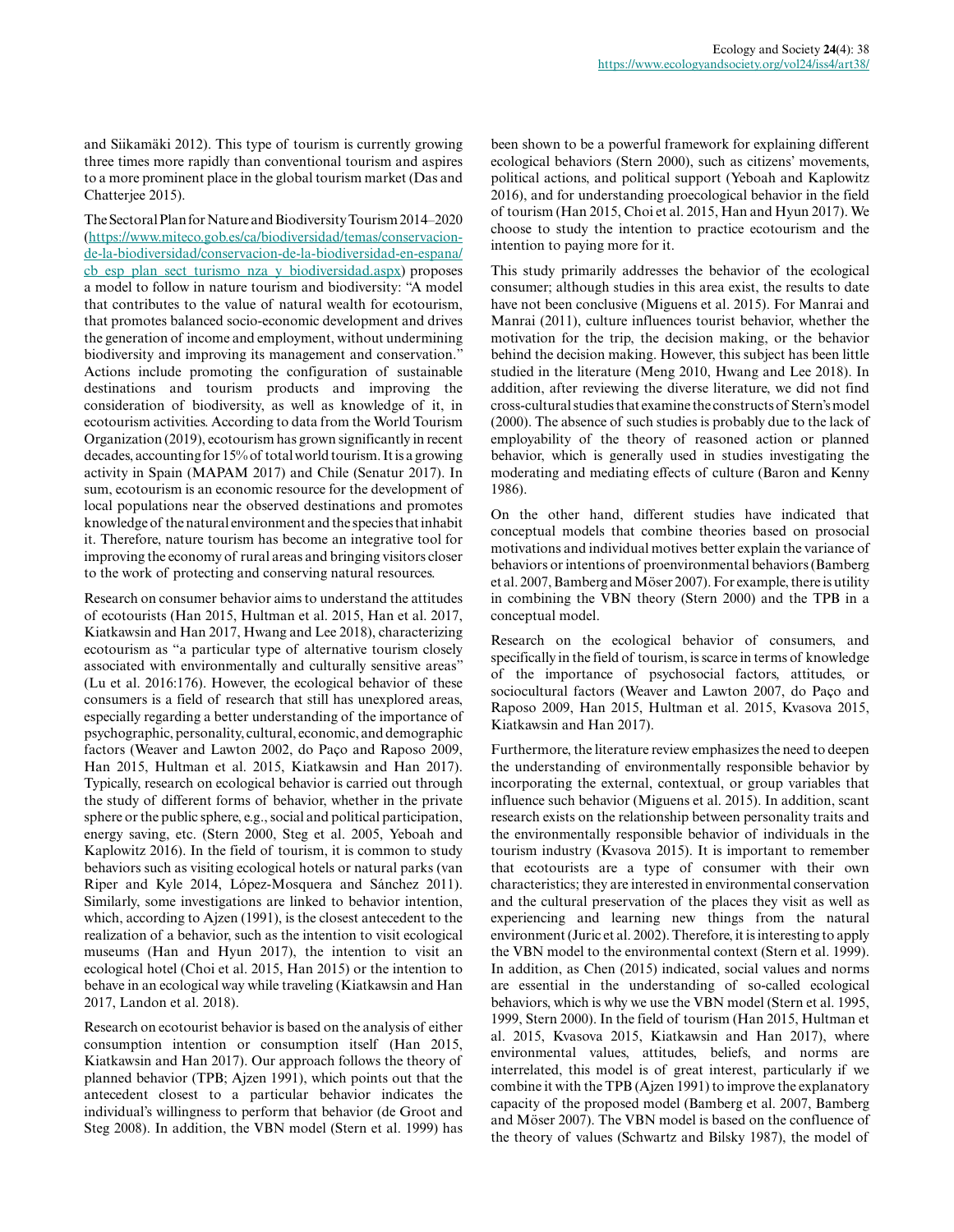normative influence (NAM; Schwartz 1977), and the new ecological paradigm (NEP; Van Liere and Dunlap 1978). The first theory adopts the traditional conception of values as principles that guide the development of attitudes, the explanation from the NAM model of the mechanism that drives individuals to adopt altruistic behaviors, and the concept of social conscience about the effects of human actions on the biosphere or an environmental vision of the world from the NEP. In sum, it is a model in which personal norms are activated in the consciousness of the consequences of unsustainable behaviors on the environment through people's beliefs in accepting responsibility for the impact of their behavior on the environment.

This research differs from existing studies in some interesting ways. First, we wanted to create a comprehensive model that combines several models, an unusual approach to studying ecological behavior in tourism services (Han 2015). Therefore, we proposed a comprehensive application of the VBN model (Stern et al. 1999) to the tourism sector, which is an innovative contribution to this field of research because previous studies have used only portions of this model to explain consumer ecological behaviors (Choi et al. 2015). Additionally, following the example of Choi et al. (2015), we incorporated the construct of personal norms from the TPB to determine how the intention to undertake ecotourism and the intention to pay more for ecotourism relate to the VBN model. Thus, we created a broader model capable of collecting more variables that, according to our hypotheses, may influence ecotourists' behavior. Finally, we incorporated sociodemographic factors into the research because these factors have been considered unimportant in the models of various previous investigations and in many cases have been underestimated by researchers (do Paço and Raposo 2009).

Regarding methodology, we conducted a cross-cultural study of the ecological behavior factors of ecotourists in two countries (Spain and Chile) given the importance of ecotourism in these regions. Nel-lo and Llanes (2016) point out that ecotourism represents 10% of worldwide tourism. Moreover, for the countries chosen for our research, we found the following relevant data: 2.7 million visits to nature parks in Chile and more than 14 million visits to Spain (SENATUR 2015). Chile is especially interesting given its effort in 2017 to create new nature parks, resulting in the protection of 20% of its total national territory (Cué 2017). Spain has protected 13% of its natural areas, and more than 27% of these areas are included in the Natura Network. In Spain, nature tourism accounts for between 12% and 29% of tourist activity (MAPAM 2017). Regarding the importance of ecological tourism, we must point out that 70% of Chile attracts nature tourism (Notiamérica 2015); specifically, Chilean natural areas received 3,019,432 visits, of which 71.4% were national and the rest foreign (Senatur 2017).

To understand the differences between the two countries, we used the cultural dimensions developed by G. Hofstede (Hofstede Insights 2018). We adopted this approach because cultural values influence every aspect of human life: personality, lifestyle, psychology, and motivation (Manrai and Manrai 2011). Hofstede's dimensions facilitate analysis on a national level and are standardized to allow multiple and easier comparisons between countries.

According to Hofstede (Hofstede Insights 2018), the cultural dimensions and their values for Spain and Chile are as follows:

- **1.** Power distance index (PDI): reflects the perception that members of society have an unequal distribution of power and the extent to which this inequality is accepted in a society. The PDI for Chile (63) is higher than that for Spain (57).
- **2.** Individualism (IDV): level at which the individuals of a country tend to see themselves as self-sufficient individuals (individualists) compared to a tendency to see themselves, above all, as part of a social group (collectivists). The IDV in Spain (51) is higher than that in Chile (23), indicating that Spanish society has more individualist attitudes and fewer ties with others.
- **3.** Masculinity (MAS): level at which values such as assertiveness, performance, success, and competitiveness prevail in a culture over values such as kindness, quality of life, maintaining warm personal relationships, service, and caring for the weak. The MAS score for Chile is very low (28) compared to that for Spain (42), which indicates that Chile has a more feminine culture.
- **4.** Uncertainty avoidance index (UAI): level at which individuals in a given culture feel uncomfortable with uncertainty and ambiguity. For this variable, Chile and Spain have the same score (86).

Therefore, because of the lack of research in this area, the aim of this study was to apply a cross-cultural perspective to determine the internal and external factors that influence the behaviors of consumers identified as ecotourists (tourists who engaged in ecological consumption in the previous year), behaviors that lead them to take environmentally responsible trips that conserve the environment and support the well-being of the local community, as well as the factors that shape their purchasing intentions. In sum, we developed a comprehensive model to holistically explain the variables that act on ecological behavior or that affect the intentions of both undertaking and paying more for ecotourism, thus enabling a better understanding of the characteristics of ecotourists on which the thriving ecotourism market depends.

# **METHODS**

To conduct this study, we began with several previous studies that reveal the importance of the ecological behavior of tourists. These studies address tourists' values (Han 2015, Kiatkawsin and Han 2017), environmental beliefs (van Riper and Kyle 2014), awareness of consequences (Han 2015, Kiatkawsin and Han 2017), assignment of responsibility (Kiatkawsin and Han 2017), personal norms (Choi et al. 2015), subjective norms (Lu et al. 2016), ecotourism intentions (Laroche et al. 2001, Hultman et al. 2015, Lu et al. 2016), and intention to pay more (for ecotourism; Laroche et al. 2001, Hultman et al. 2015, Lu et al. 2016).

Developed by Stern et al. (1999), the VBN model is a comprehensive model that uses a psychological approach. The VBN is a hierarchical model that derives its robustness from a successive chain of elements that, when faced with an ecological or environmental problem, directly or indirectly activate the next element.

The VBN theory is based on three preceding theories: Schwartz's theory of basic human values (Schwartz and Bilsky 1987), the PNI model (Schwartz 1977), and the NEP (Van Liere and Dunlap 1978). From the theory of basic human values, the VBN theory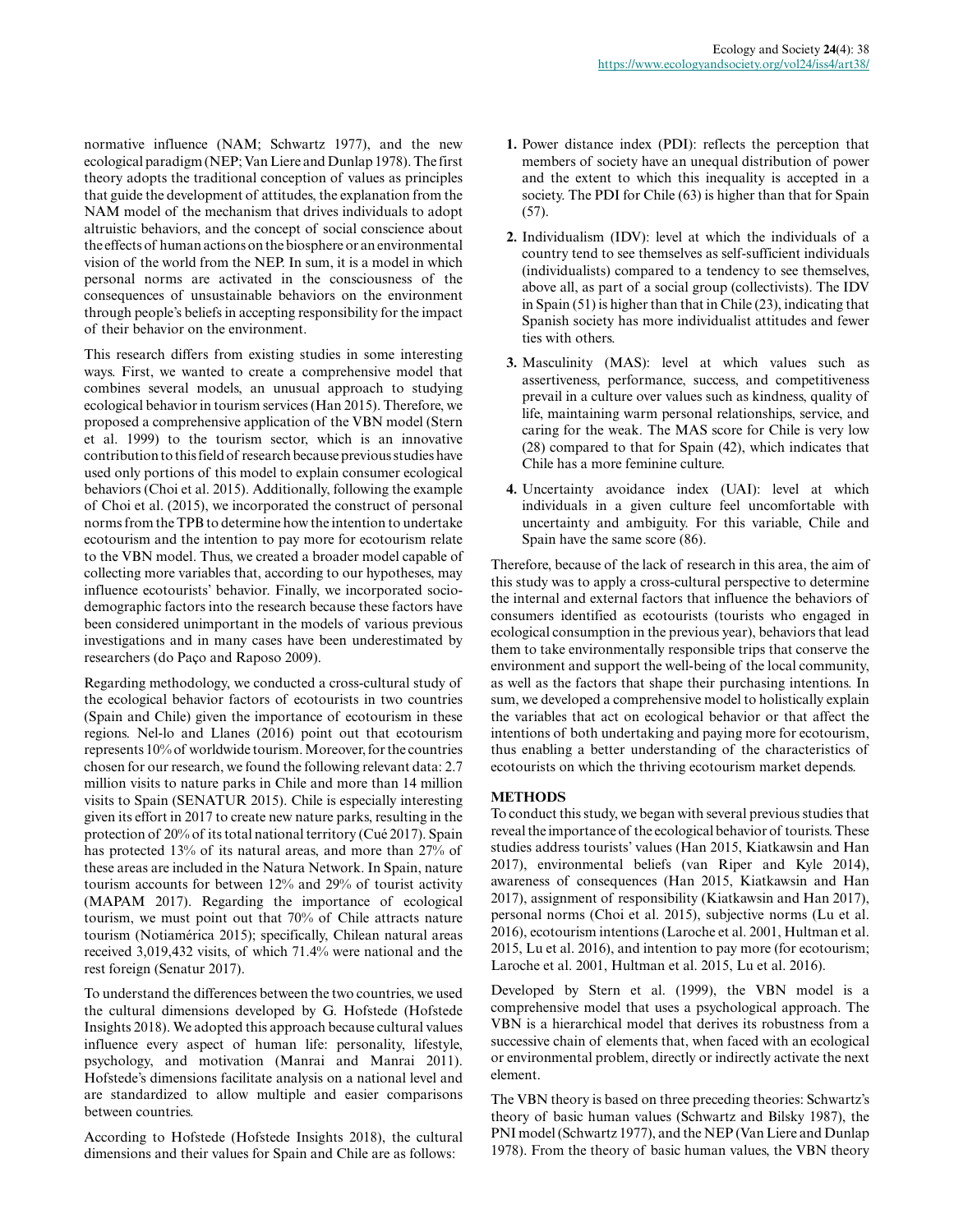adopts the traditional conception of values-principles that guide the development of attitudes. In addition, the VBN theory draws on the PNI model for an explanation of the mechanism that drives individuals to adopt altruistic behavior. Last, from the NEP, the VBN theory derives the notion of social awareness regarding the effects of human activity on the biosphere, an environmental perspective of the world. The VBN model has been used in tourism to examine consumption in ecofriendly hotels (Choi et al. 2015, Han 2015), the environmental behavior of young travelers (Kiatkawsin and Han 2017), and recreational behavior (Lee and Jan 2018). Table 1 presents the different constructs analyzed in this study as well as the items used to measure each variable.

We applied a questionnaire as an instrument to collect data from the sample units in Chile and Spain. The questionnaire consisted of more than 80 closed-ended, dichotomous (or multichotomous/ polytomous), and multiple-choice questions as well as one openended question. The purpose of the questionnaire was to obtain information about the trips taken by the respondents and about their values, beliefs, subjective and personal norms, behavioral intention, and willingness to pay a potential premium. The closedended questions were scored on a five-point Likert scale ranging from 1 "completely disagree" to 5 "completely agree," and the open question requested the respondent's age. The questionnaire was distributed and completed online through a market research company.

The final sample consisted of 406 Chilean and 403 Spanish tourists; thus, the margin of error is lower than 5% for a confidence level of 95%. The percentages in the sample were very similar to those in the overall tourist population (SENATUR 2013, INE 2016). We selected Chile and Spain given the significance of nature-based tourism for their economies: 2.7 million visits to Chile and more than 14.4 million visits to nature parks in Spain (SENATUR 2015, EUROPARC 2016).

The main objective of this study is to analyze the relationships between the latent variables of Chile and Spain to understand the keys to people's intentions to undertake ecotourism and, consequently, to pay more to do so. Therefore, the base model selected to test our hypotheses is the VBN (Stern et al. 1999), as previously explained.

Most of the research carried out with the VBN model has opted to work with biospheric values. These values are guiding principles of people's lives that represent concern for nonhuman species and the biosphere as a whole (Aguilar 2006). Research has shown that they influence attitudes toward the environment in terms of behaviors (Dietz et al. 1998, Han 2015, Kiatkawsin and Han 2017) and that these values are maintained (de Groot and Steg 2008) in both daily life and behavior related to tourism (Lee and Jan 2018). Meanwhile, van Riper and Kyle (2014) point out that selfish values have a negative effect on personal norms, and biospheric and altruistic values have a positive influence on personal norms.

As mentioned above, biospheric values, according to Aguilar (2006), are guiding principles of people's lives that represent concern for nonhuman species and for the biosphere as a whole. Social/altruistic values, according to Aguilar (2006), are guiding principles of people's lives that represent concern for the wellbeing of others. These values are manifested through social justice, utility, equality, and a peaceful world. Egocentric/egoist values, according to Aguilar (2006), are those that represent concern for oneself. The items or variables that help us identify egocentric values are authority, wealth, social power, and influence. Thus, Stern (2000) points out that environmental concern is promoted by collective or altruistic values, that biospheric values refer to the biosphere and other species, and that selfish values refer to an individual's own interest. Van Riper and Kyle point out that biospheric and altruistic values are expected to be positive in their influence on the environmentalism of individuals and that selfish values are expected to have a converse influence; these values also affect the moral obligation that precedes proenvironmental behavior (Stern et al. 1995).

In sum, taking into account the difference between the probiosphere and other-species view of biospheric values and the anthropocentric and self-interested view of selfish values (Stern 1999), there are differences in the effects of these values on environmental attitudes. Selfish values have a negative effect on environmental beliefs in comparison to biospheric and altruistic values, which favor proenvironmental attitudes (van Riper and Kyle 2014, Choi et al. 2015).

As explained previously, according to Stern (2000), values are the first element to influence consumer behavior and to activate beliefs. The NEP is one of the belief constructs in the VBN model. Based on Dunlap et al. (2000:427), the NEP refers to "beliefs about humanity's ability to alter the balance of nature and the existence of limits to growth for human societies." Dunlap and Van Liere (1978) created a 4-point Likert scale with 12 items chosen from a total of 35 in their 1976 study of the ideas of Washington State residents on the environment, pollution, population, and natural resources; nine items were related to the NEP and the rest to the dominant social paradigm (DSP). The scale has different dimensions or ideas: the limits of growth, the natural balance, and the anthropocentric vision of the environment. In 2000, Dunlap et al. (2000) carried out a review of the NEP with some improvements, including "taking advantage of a wider range of facets of an ecological worldview; offering a balanced set of pro and anti-NEP articles; and updating terms" (p.425).

Environmental problems stem from the values, attitudes, and beliefs of societies, such as individualism, progress or abundance, free enterprise or respect for quality of life. From this perspective, the DSP encompasses the vision of the world or way of interpreting it. This paradigm must be overcome by a more realistic vision of the world in the face of ecological problems and the inevitable limits to growth in favor of balance with nature and the rejection of the anthropocentric view; this new vision of the world is the NEP (Dunlap and Van Liere 1978). Dunlap et al. (2000) modified the NEP to 15 items scored on a 5-point Likerttype scale, updated the terms and made them gender neutral. The new NEP included three additional items in five dimensions with two new items: the rejection of the concept of humans as the most exceptional species and the belief in ecological crises. The items were distributed in two parts, with seven items related to the NEP and six to the DSP; four of the original items were modified, and six were maintained.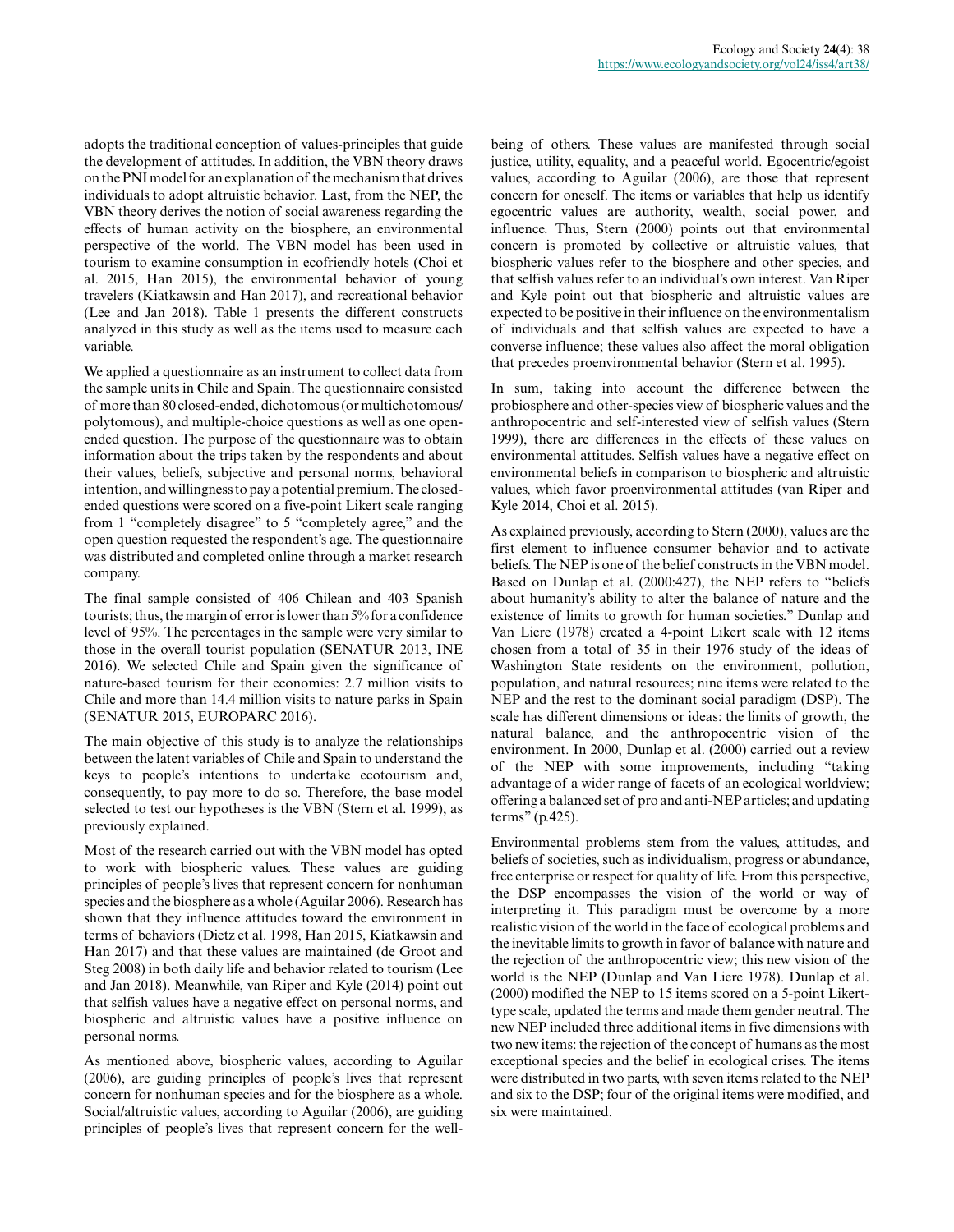# **Table 1**. Items included in the model.

|                              | Construct                  | Items                                                                                                                                                                                                  | Academic sources                                       |
|------------------------------|----------------------------|--------------------------------------------------------------------------------------------------------------------------------------------------------------------------------------------------------|--------------------------------------------------------|
| Biospheric values            | BV1                        | The most important thing in my tourist trip is the protection of the environment and to preserve nature.                                                                                               | Stern (2000), Han (2015),                              |
|                              | BV <sub>2</sub>            | The most important thing in my tourism trip is to prevent pollution.                                                                                                                                   | Kiatkawsin and Han (2017)                              |
|                              | BV3                        | The most important thing in my tourism trip is to respect the earth and to be in harmony with other<br>species.                                                                                        |                                                        |
|                              | BV4                        | The most important thing in my tourist trip is harmony with nature and to fit in with nature.                                                                                                          |                                                        |
| Altruistic values            | AV1                        | The most important thing in my tourism trip is social justice, that is, to correct injustice and care for the                                                                                          | Stern (2000), Han (2015),                              |
|                              |                            | vulnerable.                                                                                                                                                                                            | Kiatkawsin and Han (2017)                              |
|                              | AV2<br>AV3                 | The most important thing in my tourism trip is to be useful and to work for the well-being of others.<br>The most important thing in my tourism trip is equality and equal opportunity for all.        |                                                        |
|                              | AV4                        | The most important thing in my tourism trip is peace in a world that is free of wars and conflict.                                                                                                     |                                                        |
| Selfish values               | SV1                        | The most important thing in my tourism trip is authority and the right to lead or command.                                                                                                             | Stern (2000), Han (2015),                              |
|                              | SV <sub>2</sub>            | The most important thing in my tourism trip is social power, control over others, and authority.                                                                                                       | Kiatkawsin and Han (2017)                              |
|                              | SV3<br>SV4                 | The most important thing in my tourism trip is wealth, such as material possessions and money.<br>The most important thing in my tourism trip is to be influential and to have an impact on people and |                                                        |
|                              |                            | events.                                                                                                                                                                                                |                                                        |
| New ecological               | NEP1                       | We are approaching the maximum number of people that the Earth can support or maintain.                                                                                                                | Dunlap et al. (2000), van                              |
| paradigm                     | NEP <sub>2</sub>           | Humans have the right to modify the natural environment to meet their needs.                                                                                                                           | Riper and Kyle (2014)                                  |
|                              | NEP3<br>NEP4               | When human beings interfere with nature, the consequences are often disastrous.                                                                                                                        |                                                        |
|                              | NEP <sub>5</sub>           | Technological development will prevent us from making the Earth uninhabitable.<br>Human beings are severely abusing the environment.                                                                   |                                                        |
|                              | NEP <sub>6</sub>           | The Earth has abundant natural resources and we just have to learn how to develop them.                                                                                                                |                                                        |
|                              | NEP7                       | Plants and animals have as much of a right to exist as do human beings.                                                                                                                                |                                                        |
|                              | NEP8<br>NEP <sub>9</sub>   | The balance of nature is strong enough to adjust to the impacts of modern industrial countries.                                                                                                        |                                                        |
|                              | NEP <sub>10</sub>          | Despite our special abilities, human beings are still subject to the laws of nature.<br>The so-called "ecological crisis" of humanity has been highly exaggerated.                                     |                                                        |
|                              | NEP11                      | The earth is like a spaceship with very limited space and resources.                                                                                                                                   |                                                        |
|                              | NEP <sub>12</sub>          | Human beings were created to exert authority over nature.                                                                                                                                              |                                                        |
|                              | NEP13                      | The balance of nature is very delicate and is easily disturbed.                                                                                                                                        |                                                        |
|                              | NEP <sub>14</sub><br>NEP15 | Human beings will learn enough about how nature works to enable them to control it.<br>If things continue in the same way, we will soon experience a major ecological catastrophe.                     |                                                        |
| Awareness of                 | AC1                        | I think that climate change, sometimes referred to as the greenhouse effect, will be a very serious problem                                                                                            | Stern (2000), Ibtissem (2010),                         |
| consequences                 |                            | for me and my family.                                                                                                                                                                                  | Han (2015), Kiatkawsin and                             |
|                              | AC2                        | I think that climate change is going to be a very serious problem for the country as a whole.                                                                                                          | Han (2017)                                             |
|                              | AC <sub>3</sub><br>AC4     | I think that climate change is going to be a very serious problem for plants and animals.                                                                                                              |                                                        |
|                              | AC5                        | I think that the problem of deforestation is going to be a serious problem for me and my family.<br>I believe that deforestation will be a very serious problem for the country as a whole.            |                                                        |
|                              | AC <sub>6</sub>            | I think that the problem of toxic substances in the air, water, and soil will be a serious problem for me and                                                                                          |                                                        |
|                              |                            | my family.                                                                                                                                                                                             |                                                        |
|                              | AC7                        | I believe that toxic substances in the air, water, and soil will be a very serious problem for the country as a                                                                                        |                                                        |
|                              | AC <sub>8</sub>            | whole.<br>I believe that toxic substances in the air, water, and soil will be a very serious problem for other species of                                                                              |                                                        |
|                              |                            | plants and animals.                                                                                                                                                                                    |                                                        |
| Assignment of                | AR1                        | I think that tourists are partly responsible for the environmental problems caused by the tourism industry.                                                                                            | Kiatkawsin and Han (2017)                              |
| responsibility               | AR <sub>2</sub>            | I feel that each tourist is responsible for the environmental harm caused by each trip taken.                                                                                                          |                                                        |
|                              | AR3                        | I believe that each traveler should take responsibility for the environmental problems caused during their<br>travels.                                                                                 |                                                        |
| Personal norms               | PN1                        | I would be a better person if I stay in a green hotel and use environmentally friendly products and services. Choi et al. (2015)                                                                       |                                                        |
|                              | PN <sub>2</sub>            | I feel morally obligated to stay in an ecofriendly hotel than in a conventional hotel.                                                                                                                 |                                                        |
|                              | PN3                        | People like me should do all that they can to conserve the environment.                                                                                                                                |                                                        |
|                              | PN4<br>PN5                 | I feel compelled to always bear in mind the environment and nature when I travel.<br>I feel morally obligated to use a green hotel regardless of what others do.                                       |                                                        |
|                              | PN6                        | I feel personally obligated to conserve as much energy as possible.                                                                                                                                    |                                                        |
| Social norms                 | SN1                        | Most of the people who are important to me believe that I should choose ecotourism when I travel.                                                                                                      | Lu et al. (2016)                                       |
|                              | SN2                        | Most of the people who are important to me want me to choose ecotourism when I travel.                                                                                                                 |                                                        |
| Intention to                 | SN3<br>IC1                 | The people whose opinions I value prefer that I choose ecotourism when I travel.<br>It is very possible that I will visit an ecological or ecotourism destination soon.                                | Laroche et al. (2001),                                 |
| practice                     | IC <sub>2</sub>            | I want to visit an ecological or ecotourism destination.                                                                                                                                               | Hultman et al. (2015), Lu et                           |
| ecotourism                   | IC3                        | I intend to visit an ecological destination in the foreseeable future.                                                                                                                                 | al. $(2016)$                                           |
|                              | IC4                        | I will visit an ecological destination within the next 12 months.                                                                                                                                      |                                                        |
| Intention to pay<br>more for | IPM1<br>IPM <sub>2</sub>   | I am willing to take a more expensive ecological vacation to reduce pollution.<br>I am willing to financially support ecological tourism or ecotourism projects.                                       | Laroche et al. (2001),<br>Hultman et al. (2015), Lu et |
| ecotourism                   | IPM3                       | I am willing to pay more for ecological tourism or ecotourism if I knew the additional cost paid for a                                                                                                 | al. $(2016)$                                           |
|                              |                            | better environment.                                                                                                                                                                                    |                                                        |
|                              | IPM4                       | I am willing to pay more for ecological tourism or ecotourism today to possibly have better tourism                                                                                                    |                                                        |
|                              | IPM5                       | experiences in the future.<br>I am willing to spend more money for ecological tourism or ecotourism than for "normal" tourism.                                                                         |                                                        |
|                              | IPM <sub>6</sub>           | It is easier for me to pay more money for accommodations in an establishment with ecofriendly practices.                                                                                               |                                                        |
|                              | IPM7                       | I am willing to pay more money for ecological lodging in my vacations.                                                                                                                                 |                                                        |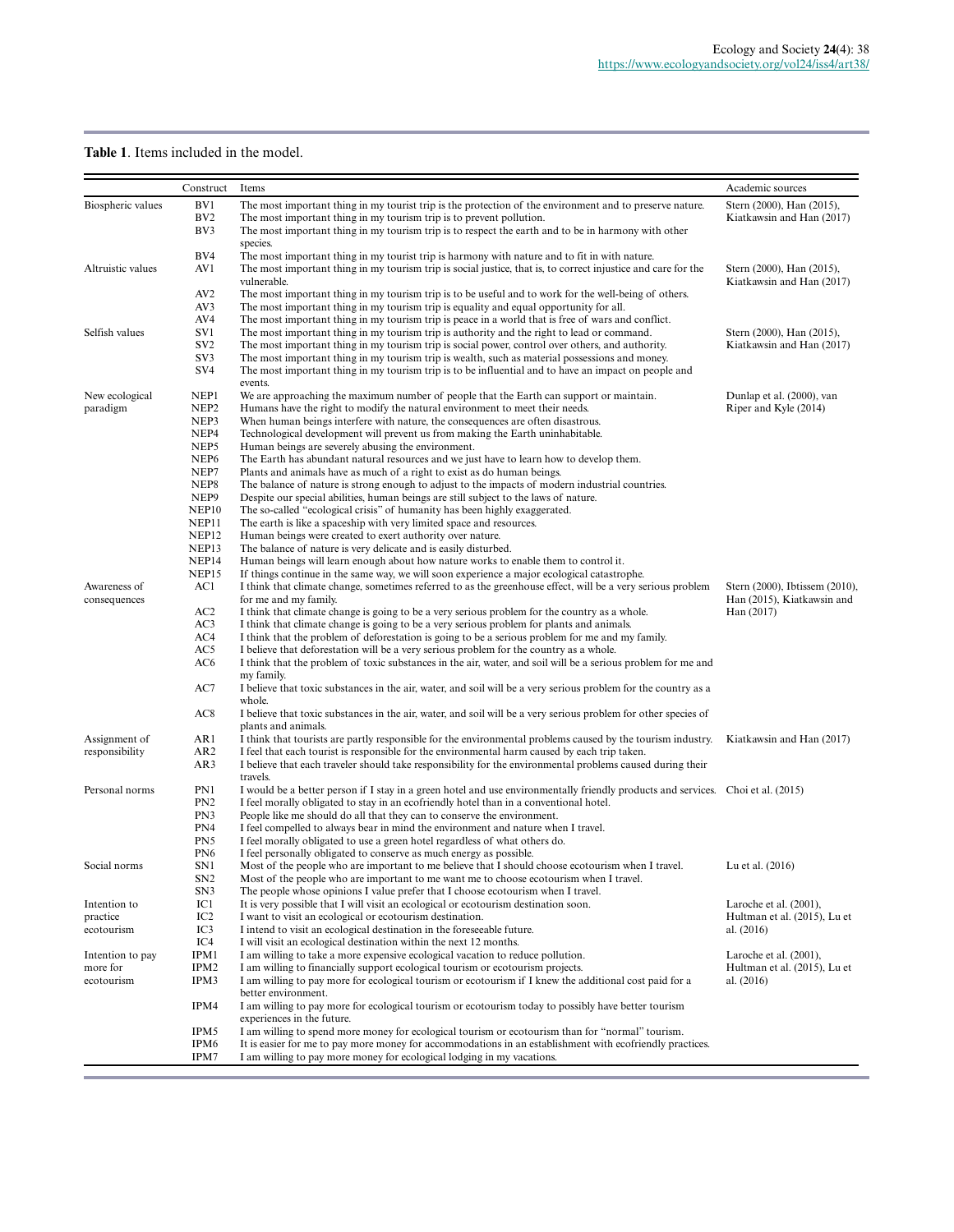Ecologically responsible behavior can be considered altruistic behavior and depends on the activation of personal norms, which, in turn, are a function of an individual's values. The activation of personal rules by values is explained by two other variables.

The first variable is the assignment of responsibility, understood as the degree to which an individual feels responsible for the impact of his or her conduct on the environment (Schwartz 1977). The second variable is awareness of the consequences of the action or, in other words, the specific beliefs associated with the behavior. It comes from Schwartz's (1992) model, which points out that knowledge of the consequences refers to the fact that individuals tend to realize the consequences of their behaviors for others. Personal norms are, according to Schwartz and Howard (1981:191), the "moral obligation to take or refrain from specific actions." Personal norms are key among the elements within the VBN model for the predisposition to become a behavior (Stern 2000).

Choi et al. (2015) point out that a person with strong personal norms has greater intentions to visit an ecological hotel than a person without them. Personal norms are also important for consumption-restricting behaviors (Jansson et al. 2010).

H1. Biospheric values positively influence the new ecological paradigm.

H2. Selfish values negatively influence the new ecological paradigm.

H3. The new ecological paradigm positively influences the awareness of consequences.

Regarding the awareness of consequences, several studies have pointed out its relationship with the assignment of responsibility in the field of ecological consumption and tourism (Stern et al. 1995, Ibtissem 2010, van Riper and Kyle 2014, Choi et al. 2015, Kiatkawsin and Han 2017), and others have demonstrated its relationship to personal norms and behavioral intentions (Wynveen et al. 2015).

H4. Awareness of consequences positively influences the assignment of responsibility.

H5. Awareness of consequences positively influences personal norms.

H6. Awareness of consequences positively influences intentions to undertake ecotourism.

Similarly, the relationship of the influence between the assignment of responsibility and personal norms has been widely acknowledged in the literature that applies the VBN model (Stern et al. 1999, de Groot and Steg 2008, Ibtissem 2010, van Riper and Kyle 2014, Choi et al. 2015, Kiatkawsin and Han 2017).

H7. The assignment of responsibility positively influences the personal norms of tourists.

Several studies have noted the positive relationship between the proenvironmental personal norms of tourists and their intentions to behave in an ecofriendly way when traveling (Kiatkawsin and Han 2017) or to stay in ecofriendly hotels (Choi et al. 2015, Han 2015) as well as their intentions to pay more for an ecological activity or cruise (Han 2015).

H8. Personal norms positively influence intentions to undertake ecotourism.

H9. Personal norms positively influence intentions to pay more to undertake ecotourism.

Han et al. (2017) study the positive influence of subjective norms on the intention to revisit ecofriendly hotels; other studies examine behaving appropriately in an ecological museum (Han and Hyun 2017) and undertaking ecotourism activities on a trip (Lee and Jan 2018). Additionally, Han (2015) offers a comprehensive view of the formation of proenvironmental intentions by travelers staying in ecofriendly lodgings. This author notes that subjective norms influence the personal norms (sense of duty) of the VBN model as well as behavioral intentions.

H10. Subjective norms positively influence personal norms.

H11. Subjective norms positively influence intentions to undertake ecotourism.

Regarding the intentions of ecotourists to pay more, we note that a study by Hultman et al. (2015) on the intentions to pay higher prices for visiting ecotourism sites applies postmaterialist theory and the TPB. A study by López-Mosquera (2016) is in a similar vein, although it is related to higher prices paid for visiting a nature park.

H12. The intention to undertake ecotourism positively influences the intention to pay more to undertake ecotourism.

The proposed model was evaluated using partial least squares structural equation modeling (PLS-SEM). The most important reason to select PLS-SEM instead of covariance-based SEM (CB-SEM) is the research goal. The primary purpose of the PLS approach is to predict the indicators by means of the component's expansion (Jöreskog and Wold 1982). This method is accepted as a key multivariate statistical technique to estimate cause-effect relationships between constructs in international marketing research and across different groups of respondents. Additionally, the PLS algorithm is well suited to our case because it imposes fewer restrictions on data normality and because a predictive model is used (Anderson and Gerbing 1988, Cepeda and Roldán 2004, Sarstedt et al. 2014). We conducted the analysis in two stages. First, we developed a general model, and second, we applied the model to the two categories of Chile and Spain. In sum, Table 2 shows all hypotheses included in the causal model.

## **RESULTS**

To perform the data analysis, we applied a model based on the PLS-SEM method (Hair et al. 2014, Sarstedt et al. 2014) using Smart PLS 3.0 software (Ringle et al. 2017). To determine the stability of the estimates, we tested the data using 2500 subsamples. Next, we analyzed the reliability and validity of the proposed general model and then evaluated it (Anderson and Gerbing 1988).

To determine the suitability of the proposed model, this study met the criteria for internal reliability and validity, content validity, and convergent and discriminant validity. As shown in Table 3, the values for Cronbach's alpha confirm the reliability of the scales. These values range from a maximum of 0.948 to a minimum of 0.694 and are therefore higher than or approximately equal to the recommended values for scale robustness (Nunnally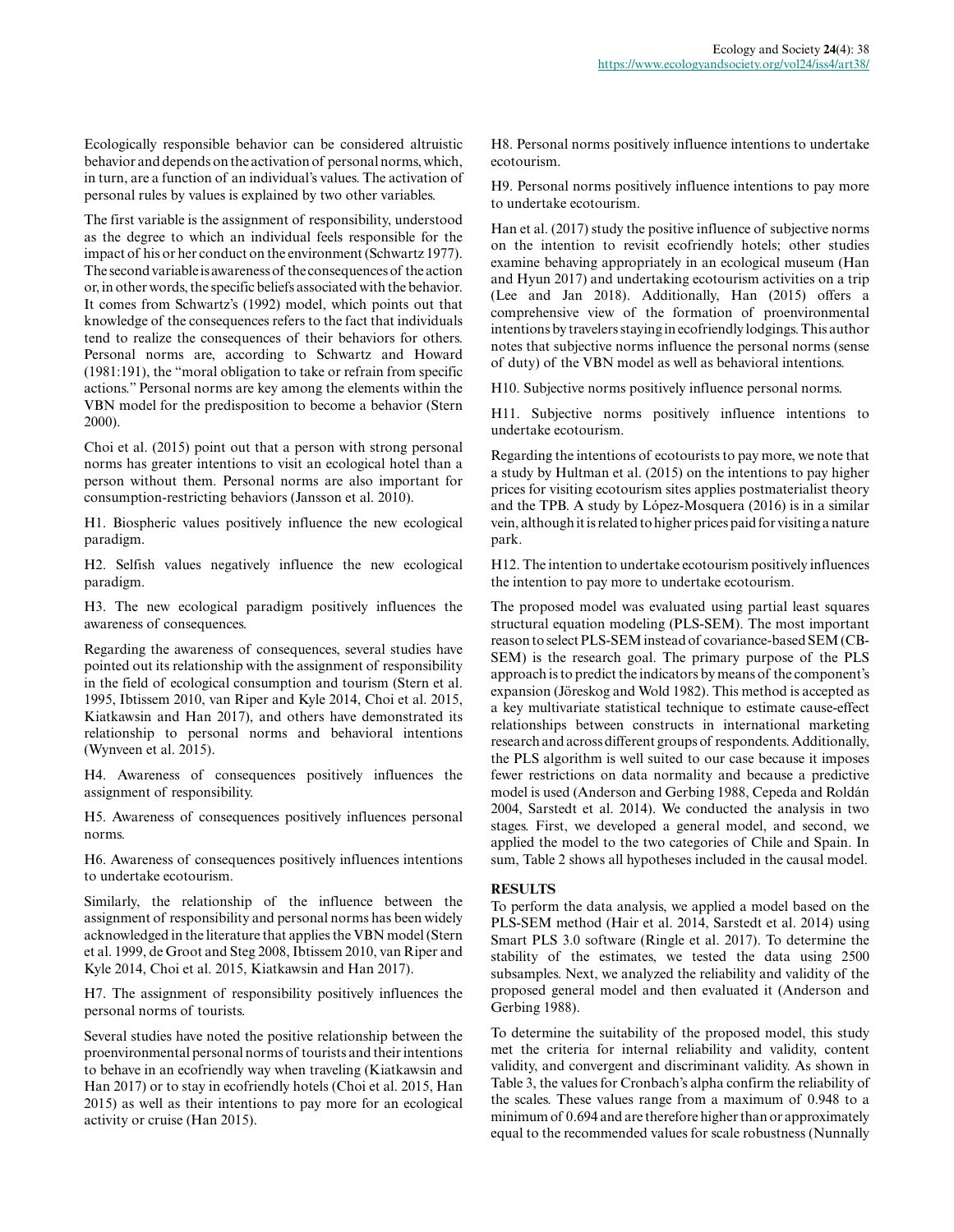1978). The composite reliability of the model fluctuates between 0.823 and 0.957, thus exceeding the 0.7 threshold indicated by Nunnally (1978). In addition, the average variance extracted (AVE) of each construct was analyzed, revealing values greater than the suggested 0.5 (Fornell and Larcker 1981) except for the NEP construct (0.404). This result indicates that this construct is difficult to explain using its constituent variables.

**Table 2**. Hypotheses of the model.

|  |  | H1 Biospheric values positively influence the new ecological paradigm |
|--|--|-----------------------------------------------------------------------|
|  |  |                                                                       |

- H2 Selfish values negatively influence the new ecological paradigm
- H3 The new ecological paradigm positively influences the awareness of consequences
- H4 Awareness of consequences positively influences the assignment of responsibility
- H5 Awareness of consequences positively influences personal norms
- H6 Awareness of consequences positively influences intentions to undertake ecotourism
- H7 The assignment of responsibility positively influences the personal norms of tourists
- H8 Personal norms positively influence intentions to undertake ecotourism
- H9 Personal norms positively influence intentions to pay extra to undertake ecotourism
- H10 Subjective norms positively influence personal norms
- H11 Subjective norms positively influence intentions to undertake ecotourism
- H12 The intention to undertake ecotourism positively influences the intention to pay more for undertaking ecotourism

Convergent validity is verified by analyzing the factor loadings and their significance. The individual item loadings in our model are higher than 0.6 (Bagozzi and Youjae 1988). Additionally, we checked the significance of the loadings with a resampling procedure (500 subsamples) to obtain t-statistic values, which were all significant ( $p \leq 0.001$ ). This finding supports the convergent validity of the indicators (Hair et al. 2014).

Discriminant validity indicates the extent to which a given construct is different from other latent variables. This research adopted the Fornell and Larcker (1981) criteria of discriminant validity to examine whether the square root of the AVE for each construct exceeded the correlation of the construct and other constructs in the model. As shown in Table 4, all diagonal values exceeded the interconstruct correlations, thereby demonstrating adequate discriminant validity of all constructs.

To evaluate the predictive capacity of the structural model, we analyzed the independent variables through the variance of the endogenous variables that are able to explain the constructs that predict them (Cepeda and Roldán, 2004). Regarding the optimal values of this predictive level, we applied the Falk and Miller (1992) method, which requires the  $R<sup>2</sup>$  value of the constructs to be greater than 0.1. Our results show that all values are greater than 0.1. Therefore, the most significant variables included in the model were able to explain 0.363 of the variance in the intention to pay more for ecotourism (Table 5).

Regarding the global adjustment indicators, we applied a goodness-of-fit (GoF) index. The values of the GoF index varied between 0 and 1; it is usually recommended that they be higher than 0.31 (Chin 1998) to indicate acceptable model fit. The result for our general model fit was 0.459.

Regarding our hypotheses, we note that all hypotheses were confirmed (Table 5) at 10% and that 11 hypotheses were confirmed at 5%; the exception was hypothesis 6, which measures the relationship between awareness of consequences and the intention to undertake ecotourism.

We observed some differences in the proposed general model between Chile and Spain, which could be caused by cultural differences. We incorporated the moderating effect of culture into the model and aligned it with our proposed methodology using the multigroup PLS technique.

Table 5 presents the results of the multigroup analysis. We did not observe significant differences in any of the 12 hypotheses at p < 0.01 or even at  $p < 0.05$ . These results indicate that there is no moderating effect of culture or country of residence in the way that we stated the hypotheses. This finding may signify either the robustness of the model or that, despite the different results for the cultural dimensions, the cultures are not sufficiently different. Figure 1 illustrates the hypothesis test for the global model.

#### **DISCUSSION AND CONCLUSIONS**

Managing for sustainable development and resource extraction requires an understanding of the feedback between biophysical systems and humans and thus requires an integrative, interdisciplinary approach. Such feedback is part of SES in which resources, actors, and governance systems interact to produce outcomes across the component parts (Cox et al. 2010, McGinnis and Ostrom 2014). Within the tourism framework, the growth of ecotourism as a form of alternative tourism has prompted the tourism industry to become increasingly interested in understanding the factors that affect, influence, or moderate the behavior of people who undertake ecotourism. The purpose of this research study was to examine the ecological behavior of the ecotourist.

Our study is based on the VBN model (Stern et al. 1999) complemented by a TPB construct (Choi et al. 2015), personal norms, to explain the behavioral intentions of ecotourists as consumers of products or services from a cross-cultural perspective (two countries, Chile and Spain) as well as their intention to pay more for ecotourism. The results confirm the robustness of the model because there are no significant differences between the countries, which indicates that ecotourism behavior is similar regardless of the country of origin.

We demonstrated that values directly influence environmental beliefs. Biospheric values, which guide life principles that represent concern for nonhuman species and the biosphere as a whole, have a positive influence, and selfish values, which represent concern for oneself, have a negative influence. Therefore, the biospheric orientation is related to the intention for ecological behavior, as opposed to selfish behavior (Stern et al. 1995). In sum, regarding environmental values and beliefs, the model indicates the existence of a significant relationship between biospheric values, similar to the findings of other studies (Stern et al. 1995, 1999, Ibtissem 2010, Choi et al. 2015). In contrast to studies such as Lee and Jan (2018), it also usefully considers selfish values, such as differences in the use of selfish values. However,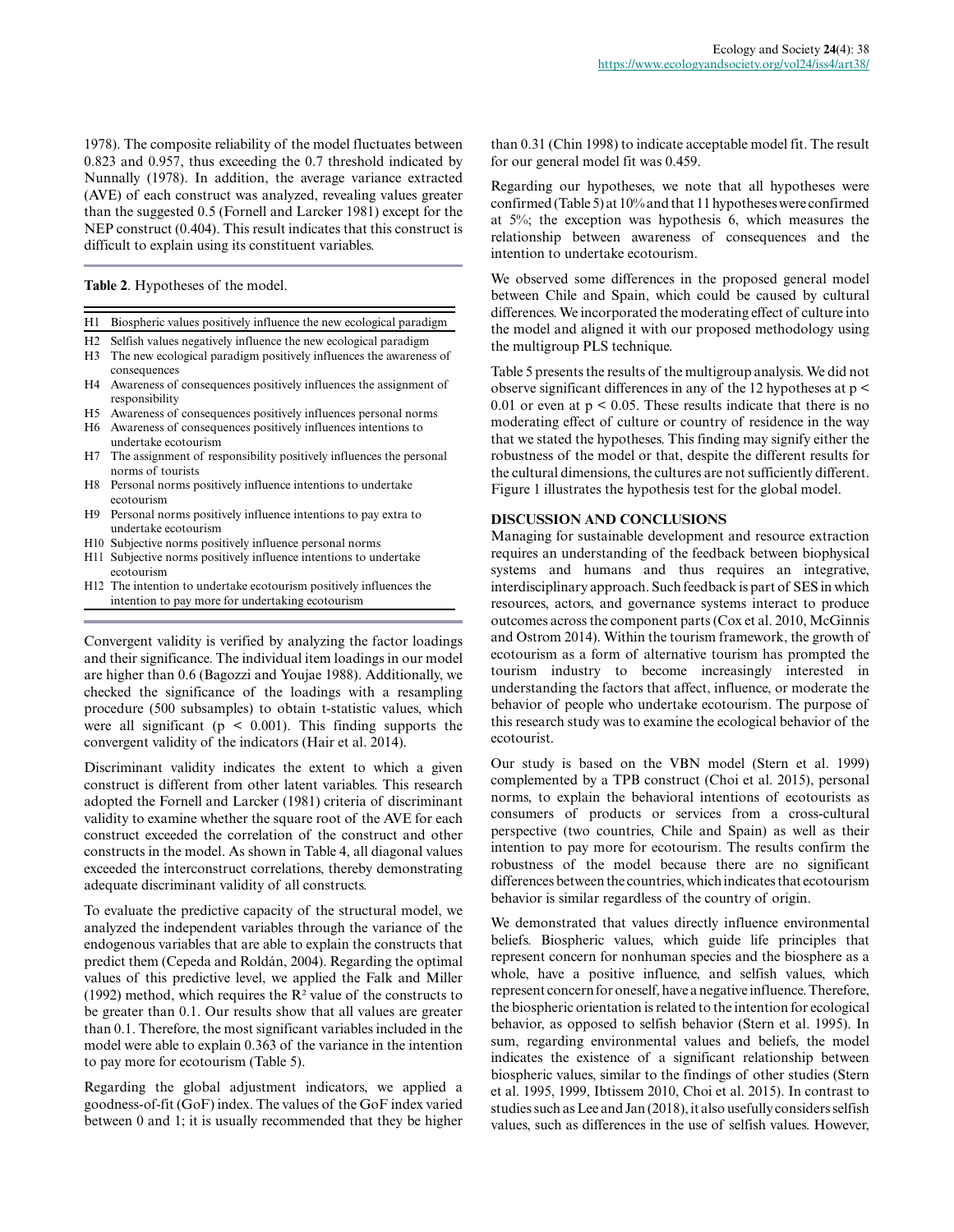| Construct                 | Indicator              | Loading*       | Average Variance<br>Extracted (AVE) | Cronbach's alpha | Composite<br>Reliability (CR) | $\mathbb{R}^2$ |
|---------------------------|------------------------|----------------|-------------------------------------|------------------|-------------------------------|----------------|
| Biospheric values         | BV1                    | 0.878          | 0.759                               | 0.893            | 0.926                         |                |
|                           | BV <sub>2</sub>        | 0.888          |                                     |                  |                               |                |
|                           | BV3                    | 0.918          |                                     |                  |                               |                |
|                           | BV4                    | 0.796          |                                     |                  |                               |                |
| Selfish values            | SV9                    | 0.828          | 0.742                               | 0.886            | 0.920                         |                |
|                           | <b>SV10</b>            | 0.903          |                                     |                  |                               |                |
|                           | SV11                   | 0.906          |                                     |                  |                               |                |
|                           | SV12                   | 0.804          |                                     |                  |                               |                |
| New ecological            | NEP <sub>2</sub>       | 0.617          | 0.404                               | 0.788            | 0.843                         | 0.291          |
| paradigm                  | NEP <sub>5</sub>       | 0.626          |                                     |                  |                               |                |
|                           | NEP7                   | 0.668          |                                     |                  |                               |                |
|                           | NEP8                   | 0.648          |                                     |                  |                               |                |
|                           | NEP <sub>10</sub>      | 0.710          |                                     |                  |                               |                |
|                           | NEP <sub>12</sub>      | 0.659          |                                     |                  |                               |                |
|                           | NEP13                  | 0.508          |                                     |                  |                               |                |
|                           | NEP <sub>15</sub>      | 0.645          |                                     |                  |                               |                |
| Awareness of              | AC1                    | 0.847          | 0.735                               | 0.948            | 0.957                         | 0.421          |
| consequences              | AC2                    | 0.877          |                                     |                  |                               |                |
|                           | AC3                    | 0.876          |                                     |                  |                               |                |
|                           | AC4                    | 0.850          |                                     |                  |                               |                |
|                           | AC5                    | 0.870          |                                     |                  |                               |                |
|                           | AC <sub>6</sub>        | 0.850          |                                     |                  |                               |                |
|                           | AC7                    | 0.860          |                                     |                  |                               |                |
|                           | AC <sub>8</sub>        | 0.827          |                                     |                  |                               |                |
| Assignment of             | AR1                    | 0.697          | 0.61                                | 0.694            | 0.823                         | 0.115          |
| responsibility            | AR <sub>2</sub>        | 0.797          |                                     |                  |                               |                |
|                           | AR3                    | 0.842          |                                     |                  |                               |                |
|                           |                        |                |                                     |                  |                               |                |
| Personal norms            | PN1<br>PN <sub>2</sub> | 0.673<br>0.813 | 0.541                               | 0.828            | 0.875                         | 0.418          |
|                           | PN3                    |                |                                     |                  |                               |                |
|                           |                        | 0.669          |                                     |                  |                               |                |
|                           | PN4                    | 0.768          |                                     |                  |                               |                |
|                           | PN5                    | 0.789          |                                     |                  |                               |                |
|                           | PN <sub>6</sub>        | 0.685          |                                     |                  |                               |                |
| Social norms              | ${\rm SN1}$            | 0.937          | 0.879                               | 0.931            | 0.956                         |                |
|                           | SN <sub>2</sub>        | 0.960          |                                     |                  |                               |                |
|                           | SN <sub>3</sub>        | 0.925          |                                     |                  |                               |                |
| Intention to practice     | IC1                    | 0.827          | 0.718                               | 0.869            | 0.910                         | 0.265          |
| ecotourism                | IC <sub>2</sub>        | 0.826          |                                     |                  |                               |                |
|                           | IC <sub>3</sub>        | 0.898          |                                     |                  |                               |                |
|                           | IC4                    | 0.836          |                                     |                  |                               |                |
| Intention to pay          | IPM5                   | 0.816          | 0.697                               | 0.926            | 0.941                         | 0.363          |
| more for ecotourism       | IPM6                   | 0.741          |                                     |                  |                               |                |
|                           | IPM7                   | 0.894          |                                     |                  |                               |                |
|                           | IPM8                   | 0.891          |                                     |                  |                               |                |
|                           | IPM9                   | 0.881          |                                     |                  |                               |                |
|                           | IPM10                  | 0.794          |                                     |                  |                               |                |
|                           | IPM11                  | 0.897          |                                     |                  |                               |                |
| Note: *p-value $< 0.05$ . |                        |                |                                     |                  |                               |                |

## **Table 3**. Internal consistency and convergent validity.

the proposed model does not use indicators for social/altruistic values, which differentiates it from previous studies indicated (Stern et al. 1995). Therefore, the idea of the "benefits and costs for others" is not incorporated into the model, in contrast to studies such as Ibtissem (2010), van Riper and Kyle (2014), and Han et al. (2017).

The NEP is a highly laborious construct. Despite the fact that the questionnaire is a 15-item model, in the proposed general model, we used 9 items: 2, 3, 5, 7, 8, 10, 12, 13, and 15. Other authors have used a varying number of items of the NEP scale; for example, the analysis of Stern et al. (1999) used 7 items. The relationship between biospheric and selfish values in the NEP is

once again empirically contrasted, as in other studies (e.g., Stern et al. 1999, de Groot and Steg 2008, Ibtissem 2010, van Riper and Kyle 2014, Choi et al. 2015, Han 2015, Yeboah and Kaplowitz 2016, Kiatkawsin and Han 2017). It is worth noting that the NEP, which is a measure of the endorsement of a "proecological" world view, is very important in this model and has a strong influence on awareness of consequences.

Awareness of consequences is the main construct that hypotheses rely on in this model; it is related to the ascription of responsibility, personal norms, and the intention of practicing ecotourism. The study shows the importance of this construct as an essential element of the model (Ibtissem 2010, Jansson et al. 2010, Choi et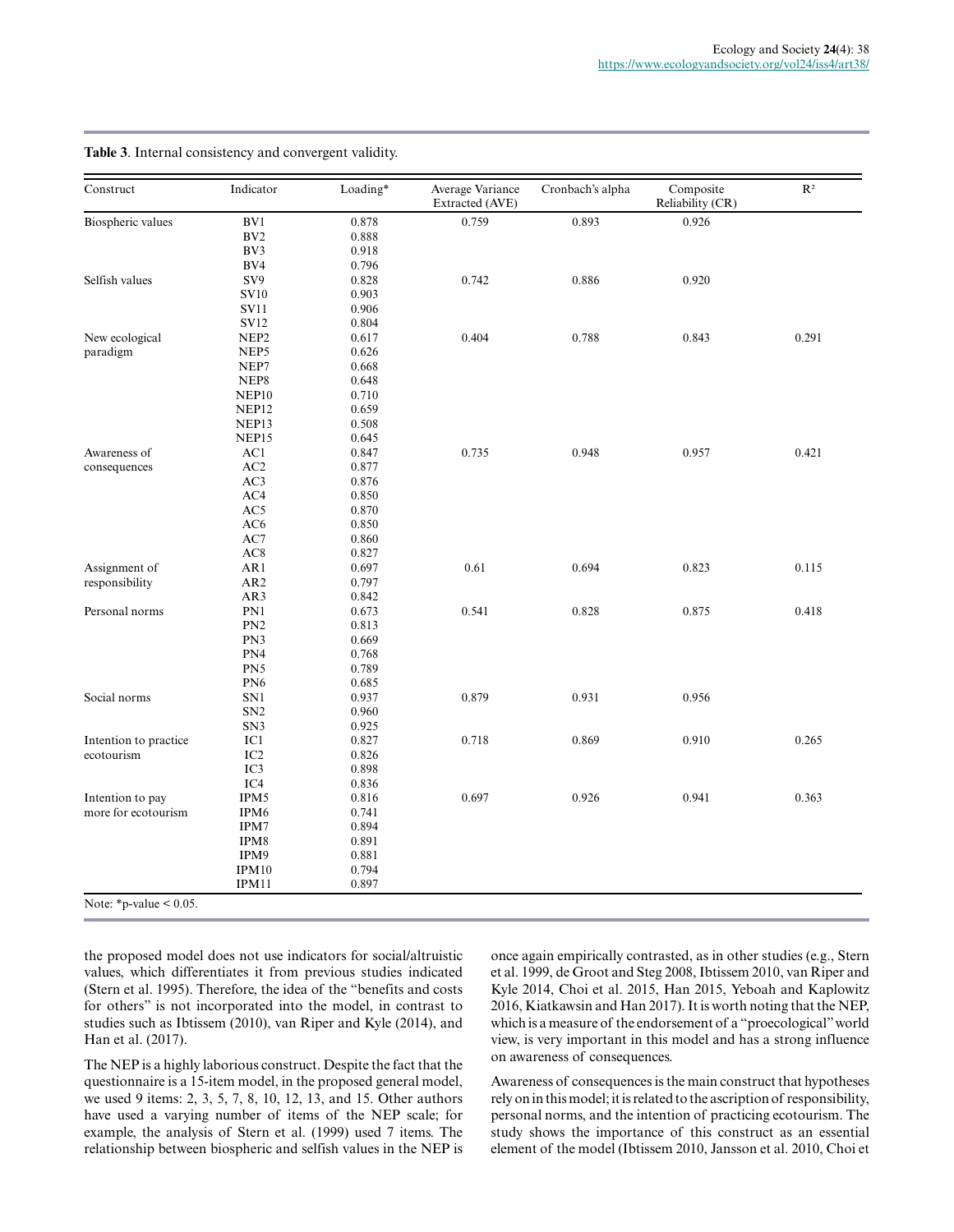

**Fig. 1**. Hypothesis testing for the global model.

**Table 4**. Discriminant validity of the theoretical construct measures.

|            | AR       | AС       | IC       | <b>IPM</b> | NEP      | PN    | SΝ    | BV       | SV    |
|------------|----------|----------|----------|------------|----------|-------|-------|----------|-------|
| AR         | 0.610    |          |          |            |          |       |       |          |       |
| AC         | 0.338    | 0.735    |          |            |          |       |       |          |       |
| IC         | 0.280    | 0.365    | 0.718    |            |          |       |       |          |       |
| <b>IPM</b> | 0.260    | 0.243    | 0.435    | 0.697      |          |       |       |          |       |
| <b>NEP</b> | 0.268    | 0.649    | 0.308    | 0.196      | 0.404    |       |       |          |       |
| PN         | 0.353    | 0.423    | 0.432    | 0.564      | 0.390    | 0.541 |       |          |       |
| <b>SN</b>  | 0.232    | 0.178    | 0.386    | 0.491      | 0.108    | 0.536 | 0.879 |          |       |
| BV         | 0.329    | 0.500    | 0.391    | 0.270      | 0.463    | 0.410 | 0.261 | 0.759    |       |
| SV         | $-0.035$ | $-0.148$ | $-0.065$ | 0.072      | $-0.332$ | 0.025 | 0.205 | $-0.126$ | 0.742 |

Diagonal elements are the square root of the average variance extracted (AVE) between the constructs and their measures.

Off-diagonal elements are correlations between constructs.

AR: assignment of responsibility; AC: awareness of consequences; IC: intention to practice ecotourism; IPM: intention to pay more for ecotourism; NEP: new ecological paradigm; PN: personal norms; SN: social norms; BV: biospheric values; SV: selfish values.

al. 2015, Kiatkawsin and Han 2017). In sum, the awareness of consequences influences personal norms, the intention to practice ecotourism, and the assignment of responsibility; the latter also influences personal norms.

Initially, the assignment of responsibility was one of the most important constructs in the model (Han 2015, Kiatkawsin and Han 2017), and the same is true in our proposal (Stern et al. 1999, Kaiser et al. 2005, Steg et al. 2005, de Groot and Steg 2008, Ibtissem 2010, van Riper and Kyle 2014, Choi et al. 2015).

Personal norms, such as the assignment of responsibility, are one of the most important constructs of the model because they are seen as a precursor to proenvironmental behaviors (Stern et al. 1999, Itbissem 2010, Kiatkawsin and Han 2017), forms of travel (Nordlund and Garvill 2003), or the intention to stay in an ecological hotel (Choi et al. 2015). In our model, the results indicate a significant relationship between personal norms and the intention to practice ecotourism, as well as to pay more for it, following the line of previous studies such as Han et al. (2017), Choi et al. (2015), and Yeboah and Kaplowitz (2016).

The subjective norms included in this model or linear framework are adopted from the TPB, and they help us to understand and extend the explanatory framework of the intention of ecotourist behavior intention, following the line of studies such as Goh et al. (2017). Similarly, our model indicates that subjective norms influence personal norms as well as behavior intention (Stern 2000).

Therefore, the intention to practice ecotourism is influenced by awareness of consequences, personal norms, and social norms. Moreover, our research confirms that the intention to practice ecotourism and the intention to pay more for it show a positive relationship, following previous studies by Hultman et al. (2015).

The multigroup analysis of the research indicates that there is no moderating effect in the comparison by country in relation to Chile and Spain. This finding indicates that the model is somewhat robust and, on the other hand, may indicate that the cultural differences between Chile and Spain may not be broad enough in aspects such as moderating ecotourist behavior. We must remember that only the individualism/collectivism and indulgence/control dimensions show dissimilar levels in the two countries; the other dimensions, despite differing, do not have such variant values. The multigroup analysis also indicates that there is no gender moderation effect in any of the hypotheses, which indicates similarity of behavior of the two genders in relation to the general model, despite the differences in masculine/ feminine behavior shown in Hofstede's cultural analysis comparing the two countries.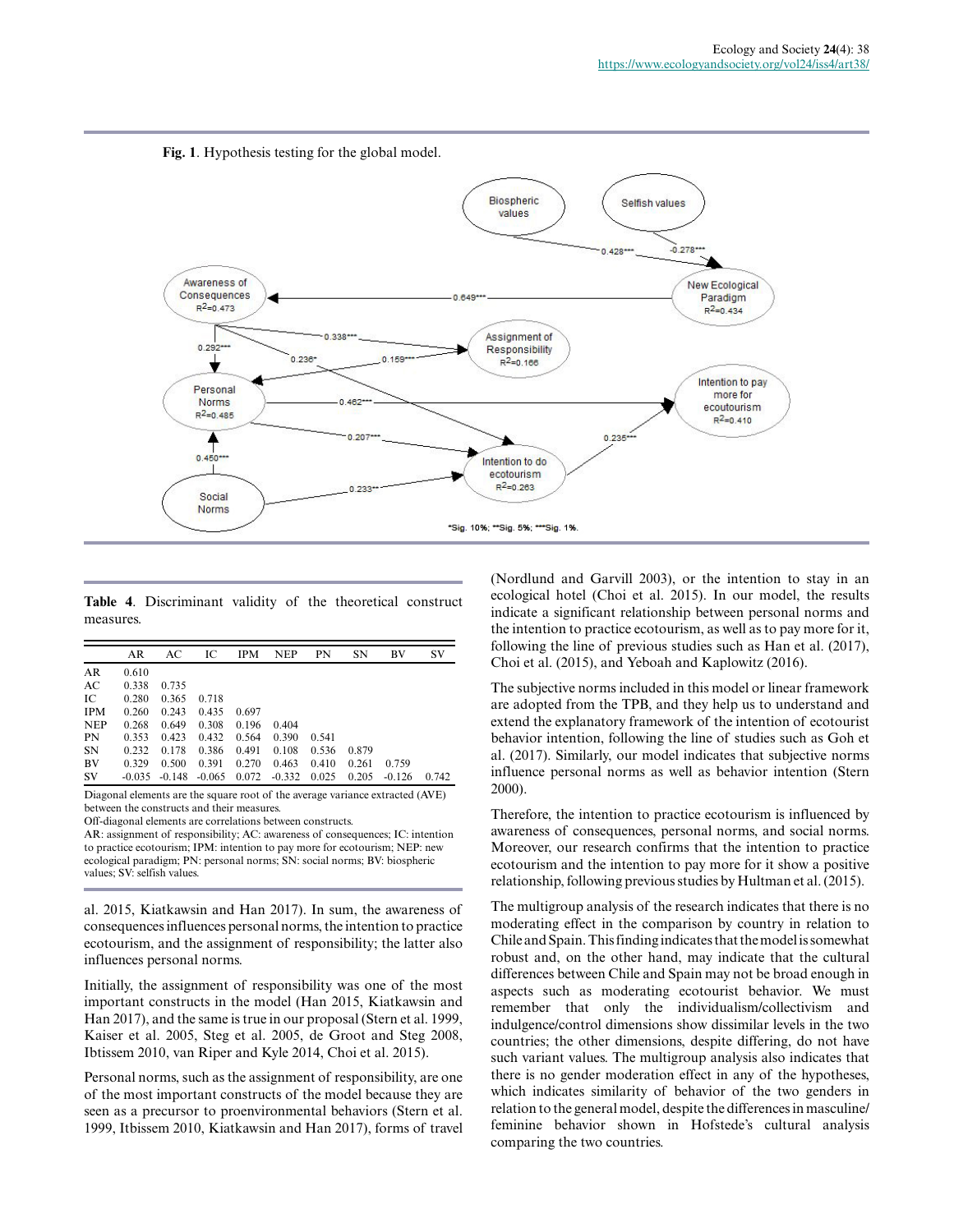| <b>Hypothesis</b><br>number | Hypothesis           | General:<br>Original<br>Sample<br>(O) | General: T<br><b>Statistics</b><br>( O/STERR ) | Chile:<br>Original<br>Sample<br>(O) | Chile: Statistics<br>( O/STERR )T | Spain:<br>Original<br>Sample $(O)$ | Spain: Statistics<br>( O/STERR )T | Multigroup:<br>T statistics | Multigroup:<br>P-value |
|-----------------------------|----------------------|---------------------------------------|------------------------------------------------|-------------------------------------|-----------------------------------|------------------------------------|-----------------------------------|-----------------------------|------------------------|
| 1/1.a                       | $BV \rightarrow NEP$ | 0.428                                 | 12.865***                                      | 0.282                               | $3.326***$                        | 0.554                              | $12.790***$                       | 0.271                       | 0.393                  |
| 2/2.a                       | $SV \rightarrow NEP$ | $-0.278$                              | $5.480***$                                     | $-0.254$                            | $3.919***$                        | $-0.279$                           | $5.437***$                        | $-0.025$                    | 0.51                   |
| 3/3.a                       | $NEP \rightarrow AC$ | 0.649                                 | 22.225***                                      | 0.603                               | $13.524***$                       | 0.688                              | $21.636***$                       | 0.147                       | 0.442                  |
| 4/4.a                       | $AC \rightarrow AR$  | 0.338                                 | $7124***$                                      | 0.215                               | $2.868***$                        | 0.408                              | $7152***$                         | 0.194                       | 0.423                  |
| 5/5.a                       | $AC \rightarrow PN$  | 0.292                                 | 7.449***                                       | 0.237                               | $5.093***$                        | 0.35                               | $7.595***$                        | 0.173                       | 0.431                  |
| 6/6.a                       | $AC \rightarrow IC$  | 0.236                                 | 1.885*                                         | 0.26                                | $4.117***$                        | 0.118                              | $1.940*$                          | $-0.159$                    | 0.563                  |
| 7/7.a                       | $AR \rightarrow PN$  | 0.159                                 | $3.408***$                                     | 0.12                                | $2.463**$                         | 0.187                              | $3.440***$                        | 0.087                       | 0.466                  |
| 8/8.a                       | $PN \rightarrow IC$  | 0.207                                 | $5.358***$                                     | 0.151                               | $2.192**$                         | 0.36                               | $5.361***$                        | 0.216                       | 0.414                  |
| 9/9.a                       | $PN \rightarrow IPM$ | 0.462                                 | $7.603***$                                     | 0.472                               | $9.464**$                         | 0.431                              | $7.600***$                        | $-0.056$                    | 0.522                  |
| 10/10.a                     | $SN \rightarrow PN$  | 0.450                                 | $9.444***$                                     | 0.484                               | $10.858***$                       | 0.417                              | $9.325***$                        | $-0.105$                    | 0.542                  |
| 11/11.a                     | $SN \rightarrow IC$  | 0.233                                 | $2.014**$                                      | 0.264                               | $4.359***$                        | 0.135                              | $1.970**$                         | $-0.138$                    | 0.555                  |
| 12/12.a                     | $IC \rightarrow IPM$ | 0.235                                 | $5.368***$                                     | 0.197                               | $3.755***$                        | 0.307                              | $5.261***$                        | 0.14                        | 0.445                  |

**Table 5**. Summary of hypotheses tests by general model, country, and multigroup.

Note: \*Sig. 10%; \*\*Sig. 5%; \*\*\*Sig. 1%

AR: assignment of responsibility; AC: awareness of consequences; IC: intention to do ecotourism; IPM: intention to pay more for ecotourism; NEP: new ecological paradigm; PN: personal norms; SN: social norms; BV: biospheric values; SV: selfish values.

R² values - general model: R²(NEP): 0.291; R²(AC): 0.421; R²(AR): 0.115; R²(PN): 0.418; R²(IC): 0.265; R²(IPM): 0.363.

R² values - Chile: R²(NEP): 0.163; R²(AC): 0.364; R²(AR): 0.046; R²(PN): 0.363; R²(IC): 0.243; R²(IPM): 0.332.

R² values - Spain: R²(NEP): 0.434; R²(AC): 0.473; R²(AR): 0.166; R²(PN): 0.485; R²(IC): 0.263; R²(IPM): 0.410.

As is well known, ecotourism is characterized by being more expensive than other kinds of tourism. However, we have demonstrated that ecotourists are willing to pay more for practicing ecotourism, and this intention to pay more has a high impact on personal norms.

Using the data from our study, companies and institutions working in sustainable tourism can attempt to influence tourists' values (especially biospheric values), beliefs, and attitudes and their intention to undertake ecotourism, thereby improving the marketing and branding of ecotourism products. In this regard, it is necessary to design ecotourism products that provide tourists with a wide range of services on their trips.

Considering that constructs of conscience in consequences and personal norms are the most powerful constructs of the proposed model, ecotourism operators may encourage these attitudes among tourists to enhance their intention to practice ecotourism. They can do this, in particular, by promoting attitudes in favor of sustainable tourism over time through explanatory proposals for environmental education in each of the activities to be carried out, for example, the consumption of CO2 in airplane travelcarbon footprint, local materials used in construction projects, the rational use of energy, and the production of waste, native plants used in the development of gardens, the consumption of local ecological products, decisions on the daily cleaning of hotel accommodation (towel replacement, etc.), visit to local artisans or farmers, or activities in nature). Similarly, operators should discourage the materialistic behavior of tourists in their establishments in order to promote the consumption of ecological tourism in the future, framing these activities in the strategic plan of the company to influence the decision making of tourists.

People who operate ecotourism businesses must pay attention to the environment, fauna and flora, physical spaces, and communities where they develop their ecotourism activities, combining measures that involve promoting education and environmental behavior with activities such as saving water and

energy without undermining the quality of activities, catering, and accommodation. Approaches such as environmental education activities at the family level, informational panels on the ecological footprint of transport, and posters on the previous and current use of water and energy may be used. Information about and traceable origin of organic products consumed in establishments or a relationship with the inhabitants of local communities through cultural or educational activities are of interest in this area.

Therefore, an ecotourism company must enhance its environmental reputation through different strategic plans that combine ecotourists' ecological concerns, business sustainability, and ecological reputation. Ecotourism operators need to invest more resources in increasing ecotourists' awareness of environmental problems and in reflecting this concern in companies' green initiatives.

Likewise, advertising campaigns that provide and disseminate information about ecotourism are needed in the countries studied: Chile and Spain. These campaigns should emphasize how ecotourism drives local economies, protects nature, and improves expectations regarding sustainable development among future generations. Thus, it is important to make a special effort in population sectors that are less inclined to undertake ecotourism or ecological tourism and in sectors that have weaker social and environmental values but show a willingness to undertake naturebased tourism and behave ecologically.

To this end, ecotourism operators could also make their ecological efforts known by disseminating proenvironmental management through their channels of communication with consumers (web, social media, brochures, video, audio, etc.).

With regard to prices, ecotourism operators can set certain price increases for the activities in the appropriate percentage range (below 10%, according to Laroche et al. 2001) that makes the increase more acceptable to the majority of potential ecotourism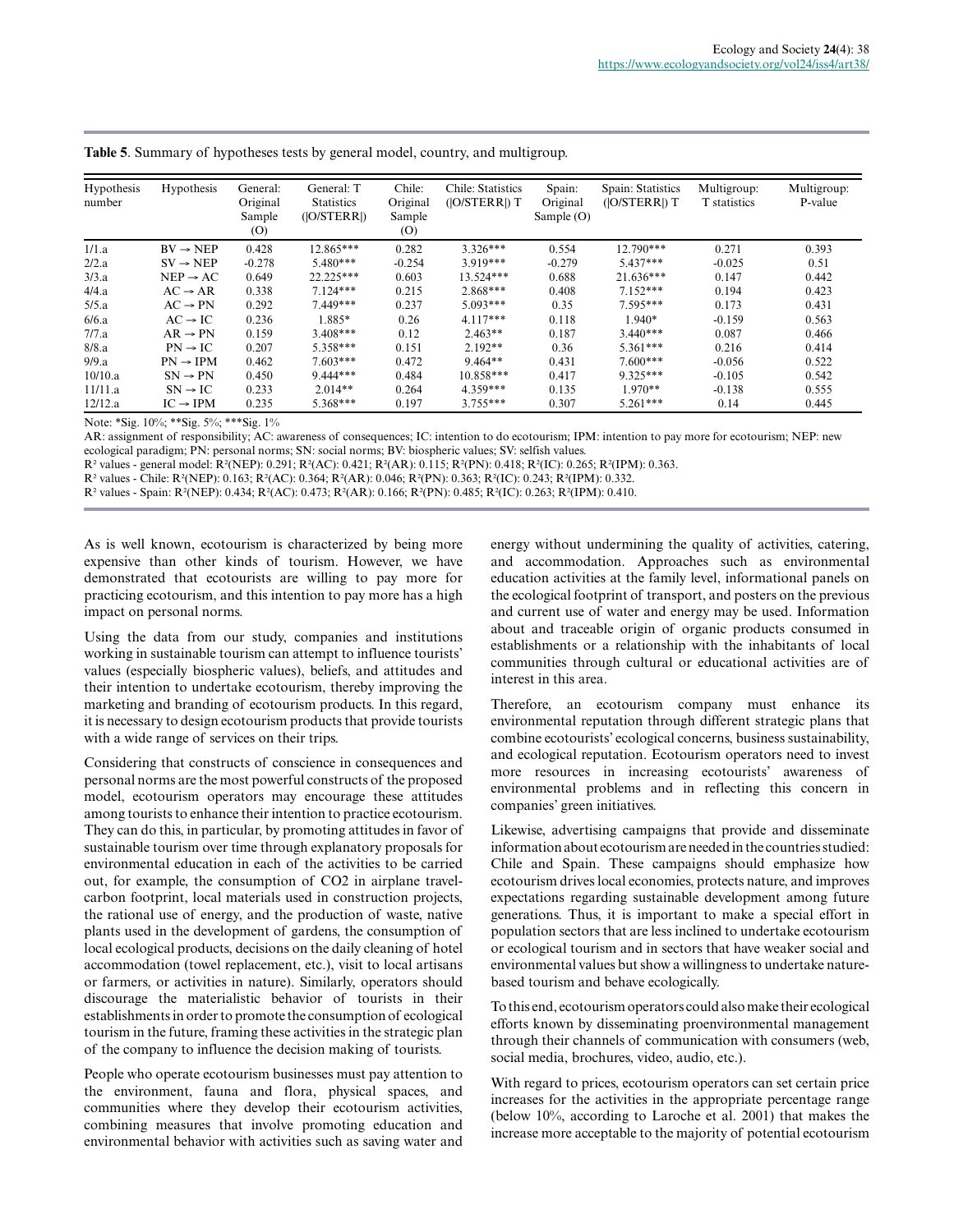consumers. These higher prices must necessarily be justified to tourists transparently and credibly in a manner that avoids the idea that the additional expense is a form of ecological attraction or, worse, a useless cost or an expenditure with no return.

The experience of people who practice ecotourism is vitally important because it facilitates changes in their values, attitudes and behaviors, and gaining an understanding of this process is imperative (Walker and Moscardo 2014). In addition, ecotourism operators, through various activities before, during, and after a trip, can improve the experiences of ecotourists so that they have a truly impactful experience that influences their vision of the importance of the environment. Operators can also implement experiences through tourist packages that contribute to the environment (Force et al. 2018). Particularly interesting is research on postvisit activities that facilitate the lived learning experiences, enabling the transformation of environmental attitudes and behaviors to extend over time (Ballantyne and Packer 2011).

Regarding the design of public policies for tourism, these should focus on content that reinforces the idea that tourists' ecological behavior reduces the negative impacts of tourism activities on community environments, the rural world, natural areas, and society. These practices can benefit and help environments that support ecotourism by more effectively conserving, maintaining, and protecting their biological diversity.

### **LIMITATIONS AND FUTURE AREAS OF RESEARCH**

Beyond the empirical contributions of this study, some limitations have been noted that could offer opportunities for future research in the field of tourism. This study enabled a better understanding of the factors that affect the intention to undertake ecotourism and to pay more for this activity. However, because we used only one TPB construct (Choi et al. 2015), using other constructs could be very interesting. Similarly, we focus on understanding the intention of undertaking ecotourism or paying more for it but do not analyze specific ecotourism behaviors (hotels, visits, activities) and do not apply other instruments that could measure ecotourist behavior in the future.

Owing to the importance of rules in this model, we have focused on understanding the importance of personal and subjective rules, which may present an opportunity to deepen the investigation of the role of rules, following Smith and Louis's (2008) idea of the rules-centered approach. Specifically, it may be of interest to delve more deeply into the classification of descriptive and injunctive norms proposed by Cialdini et al. (1991) in order to gain a better understanding of what people think and do as well as their perception of what behaviors a society approves or does not approve of.

In addition, other aspects that have been studied previously in the literature could be included to understand the antecedents of ecotourism behavior in more detail. For example, it could be very interesting to analyze how the use of informative labels and educational materials influences the ecotourism experience.

Furthermore, because this study is cross-sectional, it would be beneficial to apply it to longer term or longitudinal research. Finally, this cross-cultural study is of two countries that, although on different continents, both have roots in Latin culture. Therefore, it would be interesting to conduct studies on the influence of culture between countries with dissimilar cultures, such as African or Asian countries.

# *Responses to this article can be read online at:* [http://www.ecologyandsociety.org/issues/responses.](http://www.ecologyandsociety.org/issues/responses.php/11343) [php/11343](http://www.ecologyandsociety.org/issues/responses.php/11343)

#### **LITERATURE CITED**

Aguilar, M. 2006. *Predicción de la conducta de reciclaje a partir de la Teoría de la conducta planificada y desde el modelo del valor, normas y creencias hacia el medio ambiente.* Thesis, University of Granada, Granada.

Ajzen, I. 1991. The theory of planned behavior. *Organizational Behavior and Human Decision Processes* 50(2):179-211. [https://](https://doi.org/10.1016/0749-5978(91)90020-T) [doi.org/10.1016/0749-5978\(91\)90020-T](https://doi.org/10.1016/0749-5978(91)90020-T)

Anderson, J. C., and D. W. Gerbing. 1988. Structural equation modeling in practice: a review and recommended two-step approach. *Psychological Bulletin* 103:411-423. [https://doi.](https://doi.org/10.1037/0033-2909.103.3.411) [org/10.1037/0033-2909.103.3.411](https://doi.org/10.1037/0033-2909.103.3.411)

Bagozzi, R. P., and Y. Youjae. 1988. On the evaluation of structural equation models. *Journal of the Academy of Marketing Science* 16:74-94. <https://doi.org/10.1007/BF02723327>

Ballantyne, R., and J. Packer. 2011. Using tourism free-choice learning experiences to promote environmentally sustainable behaviour: the role of post-visit 'action resources.' *Environmental Education Research* 17(2):201-215. [https://doi.org/10.1080/1350](https://doi.org/10.1080/13504622.2010.530645) [4622.2010.530645](https://doi.org/10.1080/13504622.2010.530645) 

Bamberg, S., M. Hunecke, and A. Blöbaum. 2007. Social context, personal norms and the use of public transportation: two field studies. *Journal of Environmental Psychology* 27(3):190-203. <https://doi.org/10.1016/j.jenvp.2007.04.001>

Bamberg, S., and G. Möser. 2007. Twenty years after Hines, Hungerford, and Tomera: a new meta-analysis of psycho-social determinants of pro-environmental behaviour. *Journal of Environmental Psychology* 27(1):14-25. [https://doi.org/10.1016/j.](https://doi.org/10.1016/j.jenvp.2006.12.002) [jenvp.2006.12.002](https://doi.org/10.1016/j.jenvp.2006.12.002) 

Baron, R. M., and D. A. Kenny. 1986. The moderator-mediator variable distinction in social psychological research: conceptual, strategic, and statistical considerations. *Journal Of Personality and Social Psychology* 51(6):1173-1182. [https://doi.](https://doi.org/10.1037/0022-3514.51.6.1173) [org/10.1037/0022-3514.51.6.1173](https://doi.org/10.1037/0022-3514.51.6.1173)

Cepeda, C. G., and S. J. L. Roldán. 2004. Aplicando la técnica PLS en la administración de empresas. Conocimiento y competitividad. *Congreso ACEDE* 14:74-78.

Chen, M.-F. 2015. An examination of the value-belief-norm theory model in predicting pro-environmental behaviour in Taiwan. *Asian Journal of Social Psychology* 18:145-151. [https://](https://doi.org/10.1111/ajsp.12096) [doi.org/10.1111/ajsp.12096](https://doi.org/10.1111/ajsp.12096) 

Chin, W. W. 1998. The partial least squares approach for structural equation modeling. Pages 295-336 *in* G. A. Marcoulides, editor. *Modern methods for business research*. Lawrence Erlbaum, Mahwah, New Jersey, USA.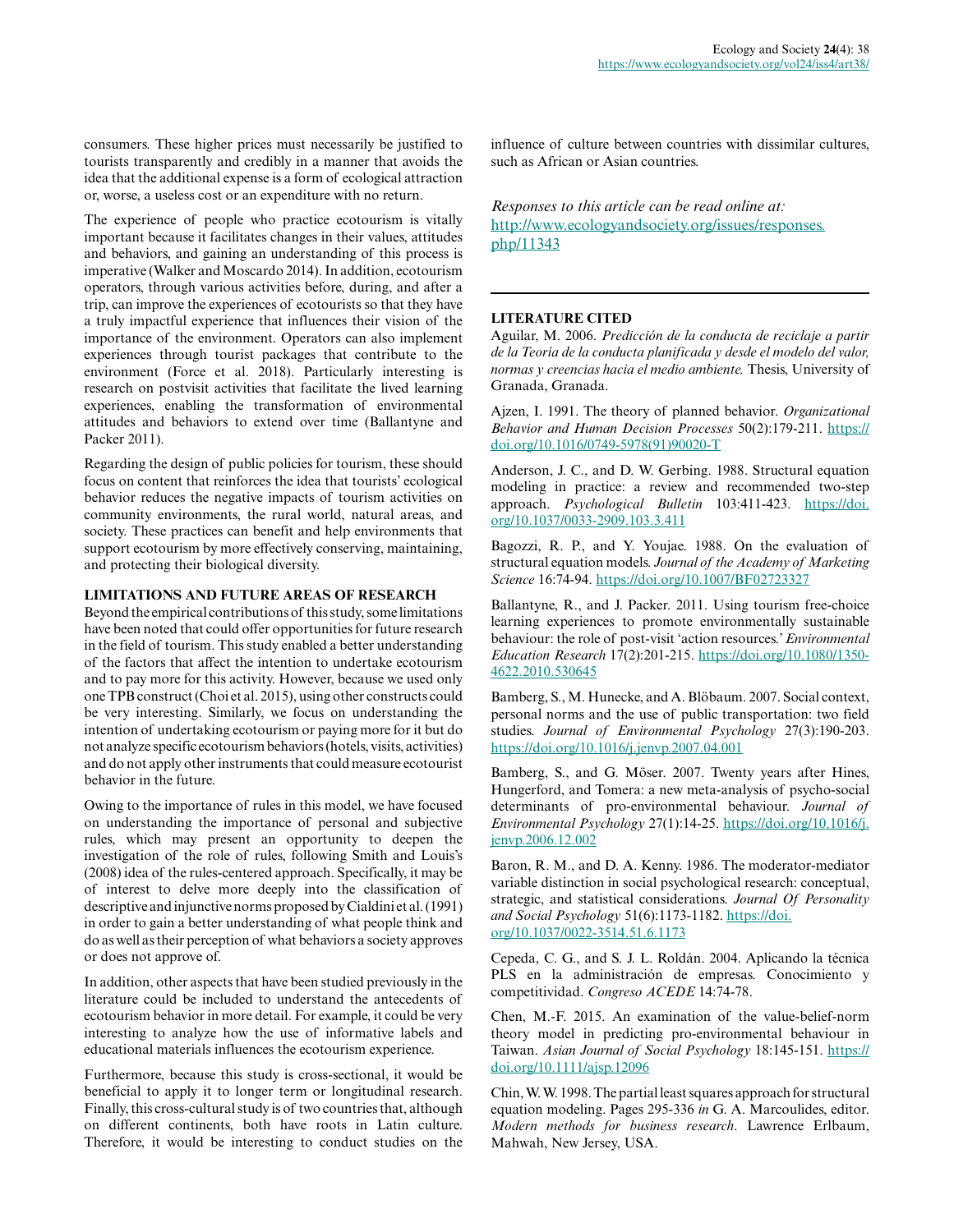Choi, H., J. Jang, and J. Kandampully. 2015. Application of the extended VBN theory to understand consumers' decisions about green hotels. *International Journal of Hospitality Management* 51:87-95.<https://doi.org/10.1016/j.ijhm.2015.08.004>

Cialdini, R. B., C. A. Kallgren, and R. R. Reno. 1991. A focus theory of normative conduct: a theoretical refinement and reevaluation of the role of norms in human behavior. *Advances in Experimental Social Psychology* 24:201-234. [https://doi.](https://doi.org/10.1016/S0065-2601(08)60330-5) [org/10.1016/S0065-2601\(08\)60330-5](https://doi.org/10.1016/S0065-2601(08)60330-5)

Cox, M., G. Arnold, and S. Villamayor Tomás. 2010. A review of design principles for community-based natural resource management. *Ecology and Society* 15(4):38. [https://doi.](https://doi.org/10.5751/ES-03704-150438) [org/10.5751/ES-03704-150438](https://doi.org/10.5751/ES-03704-150438) 

Cué, C. E. 2017. Chile recibe la mayor donación de tierras privadas para parques naturales del planeta. *El País,* 17 March. [online] URL: [http://internacional.elpais.com/internacional/2017/03/16/](http://internacional.elpais.com/internacional/2017/03/16/actualidad/1489630315_709386.html) [actualidad/1489630315\\_709386.html](http://internacional.elpais.com/internacional/2017/03/16/actualidad/1489630315_709386.html) 

Das, M., and B. Chatterjee. 2015. Ecotourism: a panacea or a predicament? *Tourism Management Perspectives* 14:3-16. [https://](https://doi.org/10.1016/j.tmp.2015.01.002) [doi.org/10.1016/j.tmp.2015.01.002](https://doi.org/10.1016/j.tmp.2015.01.002)

de Groot, J. I. M., and L. Steg. 2008. Value orientations to explain beliefs related to environmental significant behavior: how to measure egoistic, altruistic, and biospheric value orientations. *Environment and Behavior* 40:330-354. [https://doi.](https://doi.org/10.1177/0013916506297831) [org/10.1177/0013916506297831](https://doi.org/10.1177/0013916506297831)

Dias, R. 2007. *Marketing Ambiental: Ética. Responsabilidade Social e Competitividade nos Negócios.* Editora Atlas, São Paulo, Brazil.

Dietz, T., P. C. Stern, and G. A. Guagnano. 1998. Social structural and social psychological bases of environmental concern. *Environment and Behavior* 30:450-471. [https://doi.](https://doi.org/10.1177/001391659803000402) [org/10.1177/001391659803000402](https://doi.org/10.1177/001391659803000402)

do Paço, A., H. Alves, C. Shiel, and W. L. Filho. 2014. An analysis of the measurement of the construct "buying behaviour" in green marketing. *Journal of Integrative Environmental Sciences* 11:55-69.<https://doi.org/10.1080/1943815X.2014.894082>

do Paço, A., and M. Raposo. 2009. "Green" segmentation: an application to the Portuguese consumer market. *Marketing Intelligence and Planning* 27:364-379. [https://doi.](https://doi.org/10.1108/02634500910955245) [org/10.1108/02634500910955245](https://doi.org/10.1108/02634500910955245) 

Dunlap, R. E., and K. D. Van Liere. 1978. The "new environmental paradigm." *Journal of Environmental Education* 9 (4):10-19.

Dunlap, R. E., K. D. Van Liere, A. G. Mertig, and R. E. Jones. 2000. New trends in measuring environmental attitudes: measuring endorsement of the new ecological paradigm: a revised NEP scale. *Journal of Social Issues* 56(3):425-442. [https://doi.](https://doi.org/10.1111/0022-4537.00176) [org/10.1111/0022-4537.00176](https://doi.org/10.1111/0022-4537.00176)

Epler Wood, M. 2002. *Ecotourism: principles, practices & policies for sustainability.* United Nations Environment Programme, Division of Technology, Industry and Economics, Paris, France.

EUROPARC. 2016. *EUROPARC-España: Anuario 2016 del estado de las áreas protegidas en España.* EUROPARC-España, Madrid, Spain. [online] URL: [http://www.redeuroparc.org/](http://www.redeuroparc.org/system/files/shared/Publicaciones/Anuario_2016/anuario_2016_europarc-espana.pdf) [system/files/shared/Publicaciones/Anuario\\_2016/anuario\\_2016\\_europarc](http://www.redeuroparc.org/system/files/shared/Publicaciones/Anuario_2016/anuario_2016_europarc-espana.pdf)[espana.pdf](http://www.redeuroparc.org/system/files/shared/Publicaciones/Anuario_2016/anuario_2016_europarc-espana.pdf)

Falk, R. F., and N. B. Miller. 1992. *A primer for soft modeling.* University of Akron Press, Akron, Ohio, USA.

Force, A., D. Manuel-Navarrete, and K. Benessaiah. 2018. Tourism and transitions toward sustainability: developing tourists' pro-sustainability agency. *Sustainability Science* 13:431-445.<https://doi.org/10.1007/s11625-017-0448-y>

Fornell, C., and D. F. Larcker. 1981. Evaluating structural equation models with unobservable variables and measurement error. *Journal of Marketing Research* 18(1):39-50. [https://doi.](https://doi.org/10.1177/002224378101800104) [org/10.1177/002224378101800104](https://doi.org/10.1177/002224378101800104)

Goh, E., B. Ritchie, and J. Wang. 2017. Non-compliance in national parks: an extension of the theory of planned behaviour model with pro-environmental values. *Tourism Management* 59:123-127.<https://doi.org/10.1016/j.tourman.2016.07.004>

Hair, J. F., M. Sarstedt, L. Hopkins, and V. G. Kuppelwieser. 2014. Partial least squares structural equation modeling (PLS-SEM): an emerging tool in business research. *European Business Review* 26(2):106-121. <https://doi.org/10.1108/ebr-10-2013-0128>

Han, H. 2015. Travelers' pro-environmental behavior in a green lodging context: converging value-belief-norm theory and the theory of planned behavior. *Tourism Management* 47:164-177. <https://doi.org/10.1016/j.tourman.2014.09.014>

Han, H., J. Hwang, and M. J. Lee. 2017. The value-belief-emotionnorm model: investigating customers' eco-friendly behavior. *Journal of Travel & Tourism Marketing* 34:590-607. [https://doi.](https://doi.org/10.1080/10548408.2016.1208790) [org/10.1080/10548408.2016.1208790](https://doi.org/10.1080/10548408.2016.1208790) 

Han, H., and S. S. Hyun. 2017. Drivers of customer decision to visit an environmentally responsible museum: merging the theory of planned behavior and norm activation theory. *Journal of Travel & Tourism Marketing* 34:1155-1168. [https://doi.org/10.1080/105](https://doi.org/10.1080/10548408.2017.1304317) [48408.2017.1304317](https://doi.org/10.1080/10548408.2017.1304317) 

Hofstede Insights. 2018. *Compare countries.* Hofstede Insights, Helsinki, Finland. [online] URL: [https://www.hofstede-insights.](https://www.hofstede-insights.com/product/compare-countries/) [com/product/compare-countries/](https://www.hofstede-insights.com/product/compare-countries/)

Hultman, M., A. Kazeminia, and V. Ghasemi. 2015. Intention to visit and willingness to pay premium for ecotourism: the impact of attitude, materialism, and motivation. *Journal of Business Research* 68(9):1854-1861.<https://doi.org/10.1016/j.jbusres.2015.01.013>

Hwang, K., and J. Lee. 2018. Antecedents and consequences of ecotourism behavior: independent and interdependent selfconstruals, ecological belief, willingness to pay for ecotourism services and satisfaction with life. *Sustainability* 10(3):789. [https://](https://doi.org/10.3390/su10030789) [doi.org/10.3390/su10030789](https://doi.org/10.3390/su10030789)

Ibáñez, R., and I. Rodríguez. 2012. Tipologías y antecedentes de la actividad turística: turismo tradicional y turismo alternativo. *Medio ambiente y política turística en México* 1:17-33.

Ibtissem, M. H. 2010. Application of value beliefs norms theory to the energy conservation behaviour. *Journal of Sustainable Development* 3:129-139.<https://doi.org/10.5539/jsd.v3n2p129>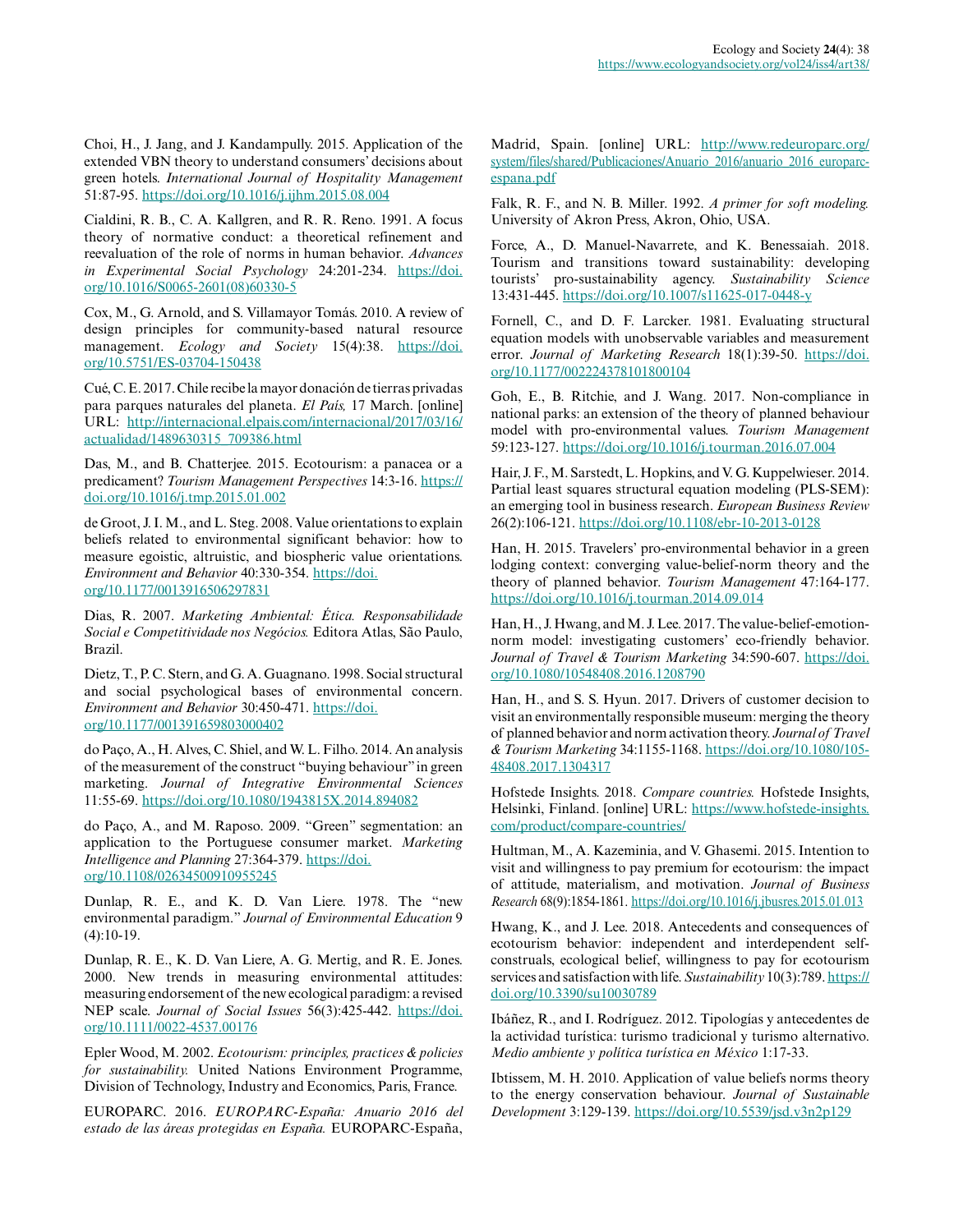Instituto Nacional de Estadística (INE). 2016. *Encuesta de movimientos turisticos de los Españoles Familitur (2016).* INE, Madrid, Spain. [online] URL: [https://www.ine.es/CDINEbase/](https://www.ine.es/CDINEbase/consultar.do?mes=&operacion=Encuesta+de+Turismo+de+Residentes&id_oper=Ir) [consultar.do?mes=&operacion=Encuesta+de+Turismo+de+](https://www.ine.es/CDINEbase/consultar.do?mes=&operacion=Encuesta+de+Turismo+de+Residentes&id_oper=Ir) [Residentes&id\\_oper=Ir](https://www.ine.es/CDINEbase/consultar.do?mes=&operacion=Encuesta+de+Turismo+de+Residentes&id_oper=Ir) 

Jansson, J., A. Marell, and A. Nordlund. 2010. Green consumer behavior: determinants of curtailment and eco-innovation adoption. *Journal of Consumer Marketing* 27(4):358-370. [https://](https://doi.org/10.1108/07363761011052396) [doi.org/10.1108/07363761011052396](https://doi.org/10.1108/07363761011052396) 

Jöreskog, K. G., and H. Wold. 1982. The ML and PLS techniques for modeling with latent variables: historical and comparative aspects. Pages 263-270 *in* K. G. Jöreskog and H. Wold, editors. *Systems under indirect observation Vol. I.* North-Holland, Amsterdam, The Netherlands.

Juric, B., T. B. Cornwell, and D. Mather. 2002. Exploring the usefulness of an ecotourism interest scale. *Journal of Travel Research* 40:259-269.<https://doi.org/10.1177/0047287502040003004>

Kaiser, F. G., G. Hübner, and F. X. Bogner. 2005. Contrasting the theory of planned behavior with the value-belief-norm model in explaining conservation behavior. *Journal of Applied Social Psychology* 35:2150-2170. [https://doi.org/10.1111/j.1559-1816.2005.](https://doi.org/10.1111/j.1559-1816.2005.tb02213.x) [tb02213.x](https://doi.org/10.1111/j.1559-1816.2005.tb02213.x)

Kiatkawsin, K., and H. Han. 2017. Young travelers' intention to behave pro-environmentally: merging the value-belief-norm theory and the expectancy theory. *Tourism Management* 59:76-88. <https://doi.org/10.1016/j.tourman.2016.06.018>

Kvasova, O. 2015. The big five personality traits as antecedents of eco-friendly tourist behavior. *Personality and Individual Differences* 83:111-116. <https://doi.org/10.1016/j.paid.2015.04.011>

Landon, A. C., K. M. Woosnam, and B. B. Boley. 2018. Modeling the psychological antecedents to tourists' pro-sustainable behaviors: an application of the value-belief-norm model. *Journal of Sustainable Tourism* 26(6):957-972. [https://doi.](https://doi.org/10.1080/09669582.2017.1423320) [org/10.1080/09669582.2017.1423320](https://doi.org/10.1080/09669582.2017.1423320) 

Laroche, M., J. Bergeron, and G. Barbaro‐Forleo. 2001. Targeting consumers who are willing to pay more for environmentally friendly products. *Journal of Consumer Marketing* 18:503-520. <https://doi.org/10.1108/EUM0000000006155>

Lee, T. H., and F.-H. Jan. 2018. Ecotourism behavior of naturebased tourists: an integrative framework. *Journal of Travel Research* 57:792-810.<https://doi.org/10.1177/0047287517717350>

Liu, X., Y. Zou, and J. Wu. 2018. Factors influencing publicsphere pro-environmental behavior among Mongolian college students: a test of value-belief-norm theory. *Sustainability* 10 (5):1384. <https://doi.org/10.3390/su10051384>

López-Mosquera, N. 2016. Gender differences, theory of planned behavior and willingness to pay. *Journal of Environmental Psychology* 45:165-175. <https://doi.org/10.1016/j.jenvp.2016.01.006>

López-Mosquera, N., and M. Sánchez. 2011. The influence of personal values in the economic-use valuation of peri-urban green spaces: an application of the means-end chain theory. *Tourism Management* 32(4):875-889. [https://doi.org/10.1016/j.](https://doi.org/10.1016/j.tourman.2010.08.003) [tourman.2010.08.003](https://doi.org/10.1016/j.tourman.2010.08.003)

Lu, A. C. C., D. Gursoy, and G. Del Chiappa. 2016. The influence of materialism on ecotourism attitudes and behaviors. *Journal of Travel Research* 55:176-189. <https://doi.org/10.1177/0047287514541005>

Manrai, L. A., and A. Manrai. 2011. Hofstede's cultural dimensions and tourist behaviors: a review and conceptual framework. *Journal of Economics, Finance & Administrative Science* 16:23-48.

Martone, R. G., A. Bodini, and F. Micheli. 2017. Identifying potential consequences of natural perturbations and management decisions on a coastal fishery social-ecological system using qualitative loop analysis. *Ecology and Society* 22 (1):34. <https://doi.org/10.5751/ES-08825-220134>

McGinnis, M., and E. Ostrom. 2014. Social-ecological system framework: initial changes and continuing challenges. *Ecology and Society* 19(2):30.<https://doi.org/10.5751/ES-06387-190230>

Meng, F. 2010. Individualism/collectivism and group travel behavior: a cross-cultural perspective. *International Journal of Culture, Tourism and Hospitality Research* 4(4):340-351. [https://](https://doi.org/10.1108/17506181011081514) [doi.org/10.1108/17506181011081514](https://doi.org/10.1108/17506181011081514) 

Miguens, M. J. L., P. Á. González, and E. G. Vázquez. 2015. Conocimiento, valores e intenciones como determinantes del comportamiento ecológico. *Revista Internacional de Sociología* 73:e018. <https://doi.org/10.3989/ris.2015.73.3.e018>

Ministerio de Agricultura, Pesca y Alimentación (MAPAM). 2017. *El turismo de naturaleza en España*. MAPAM, Madrid, Spain. [online] URL: [https://www.mapa.gob.es/es/ministerio/](https://www.mapa.gob.es/es/ministerio/servicios/analisis-y-prospectiva/seriemedioambienten9_turismodenaturalezaenespana_tcm30-419763.pdf) [servicios/analisis-y-prospectiva/seriemedioambienten9\\_turismod](https://www.mapa.gob.es/es/ministerio/servicios/analisis-y-prospectiva/seriemedioambienten9_turismodenaturalezaenespana_tcm30-419763.pdf)[enaturalezaenespana\\_tcm30-419763.pdf](https://www.mapa.gob.es/es/ministerio/servicios/analisis-y-prospectiva/seriemedioambienten9_turismodenaturalezaenespana_tcm30-419763.pdf)

Nel-lo, M., and C. Llanes. 2016. *Ecoturismo.* Universitat Oberta de Catalunya, Barcelona, Spain.

Nordlund, A. M., and J. Garvill. 2003. Effects of values, problem awareness, and personal norm on willingness to reduce personal car use. *Journal of Environmental Psychology* 23:339-347. [https://](https://doi.org/10.1016/S0272-4944(03) [doi.org/10.1016/S0272-4944\(03\)](https://doi.org/10.1016/S0272-4944(03)00037-9

Notiamérica. 2015. Chile apuesta por el turismo de naturaleza para contribuir al desarrollo de las zonas rurales. *Notiamérica,* 02 February. [online] URL: [https://www.notimerica.com/economia/](https://www.notimerica.com/economia/noticia-chile-apuesta-turismo-naturaleza-contribuir-desarrollo-zonas-rurales-20150131135934.html) [noticia-chile-apuesta-turismo-naturaleza-contribuir-desarrollo-zonas](https://www.notimerica.com/economia/noticia-chile-apuesta-turismo-naturaleza-contribuir-desarrollo-zonas-rurales-20150131135934.html)[rurales-20150131135934.html](https://www.notimerica.com/economia/noticia-chile-apuesta-turismo-naturaleza-contribuir-desarrollo-zonas-rurales-20150131135934.html)

Nunnally, J. C. 1978. *Psychometric theory.* McGraw-Hill, New York, New York, USA.

Puhakka, R., and P. Siikamäki. 2012. Nature tourists' response to ecolabels in Oulanka PAN Park, Finland. *Journal of Ecotourism* 11:56-73.<https://doi.org/10.1080/14724049.2011.647917>

Pulido-Fernández, J. I., and Y. López-Sánchez. 2016. La cadena de valor del destino como herramienta innovadora para el análisis de la sostenibilidad de las políticas turísticas. El caso de España. *Innovar* 26:155-176.<https://doi.org/10.15446/innovar.v26n59.54369>

Ringle, C. M., S. Wende, and A. Will. 2017. *SmartPLS 2.0 (beta).* [online] URL: <http://www.smartpls.de>

Sarstedt, M., C. M. Ringle, D. Smith, R. Reams, and J. F. Hair. 2014. Partial least squares structural equation modeling (PLS-SEM): a useful tool for family business researchers. *Journal of*